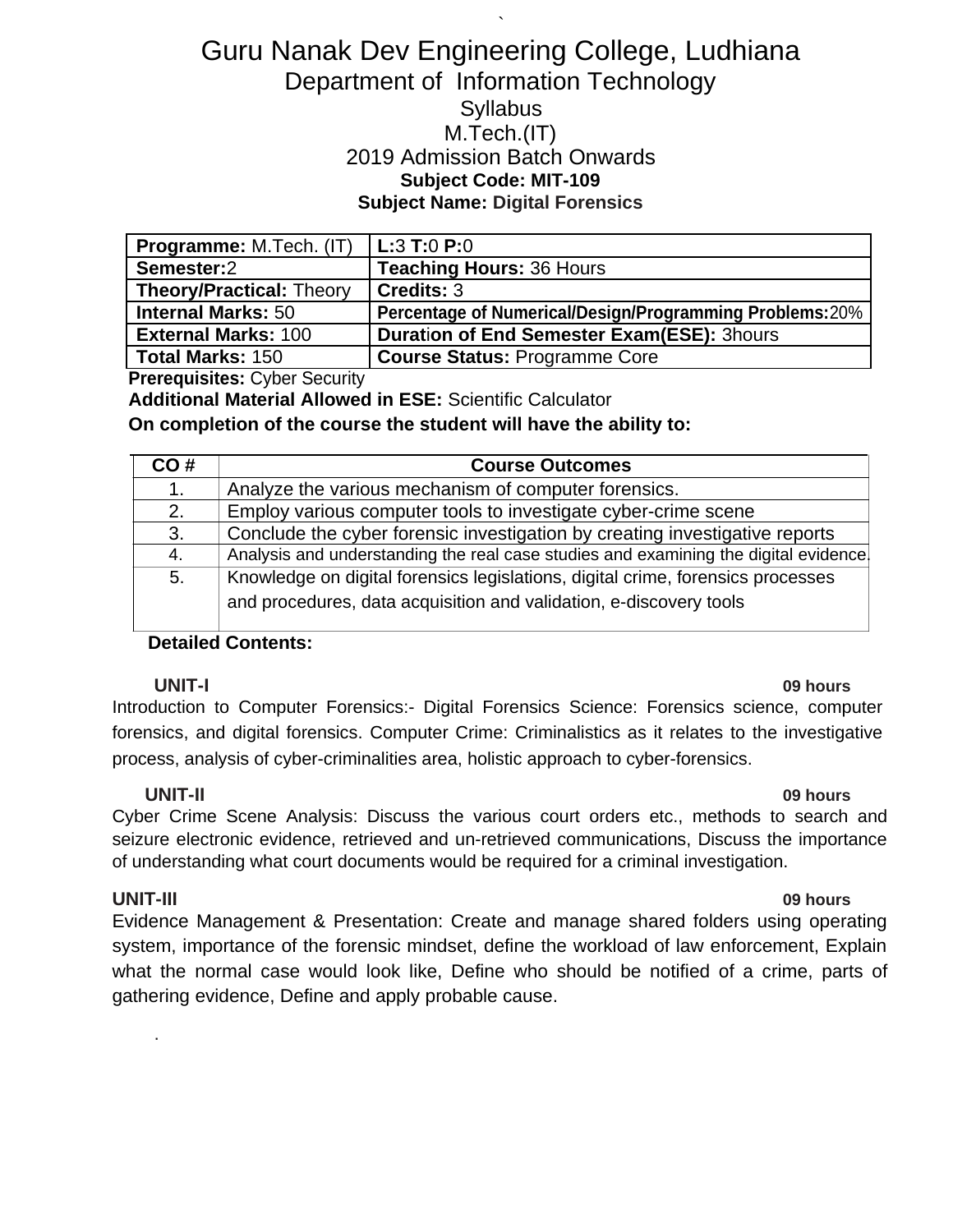`

**UNIT-IV 09 hours**

Computer Forensics: Prepare a case, Begin an investigation, Understand computer forensics workstations and software, Conduct an investigation, and complete a case, Critique a case, Network Forensics: open-source security tools for network forensic analysis, requirements for preservation of network data.

### **Text Books:**

- 1. Computer Forensics and cybercrimes: An introduction by Marjie T. Britz, Pearson Education, India.2013
- 2. Investigating the Cyber Breach: The digital forensics guide for the network engineer by Joseph Muniz and Aamir Lakhani, Pearson Education

## India.2018 **Reference Books:**

- 1. John Sammons, The Basics of Digital Forensics, Elsevier, 2014.
- 2. John Vacca, Computer Forensics: Computer Crime Scene Investigation, Laxmi Publications, 2015.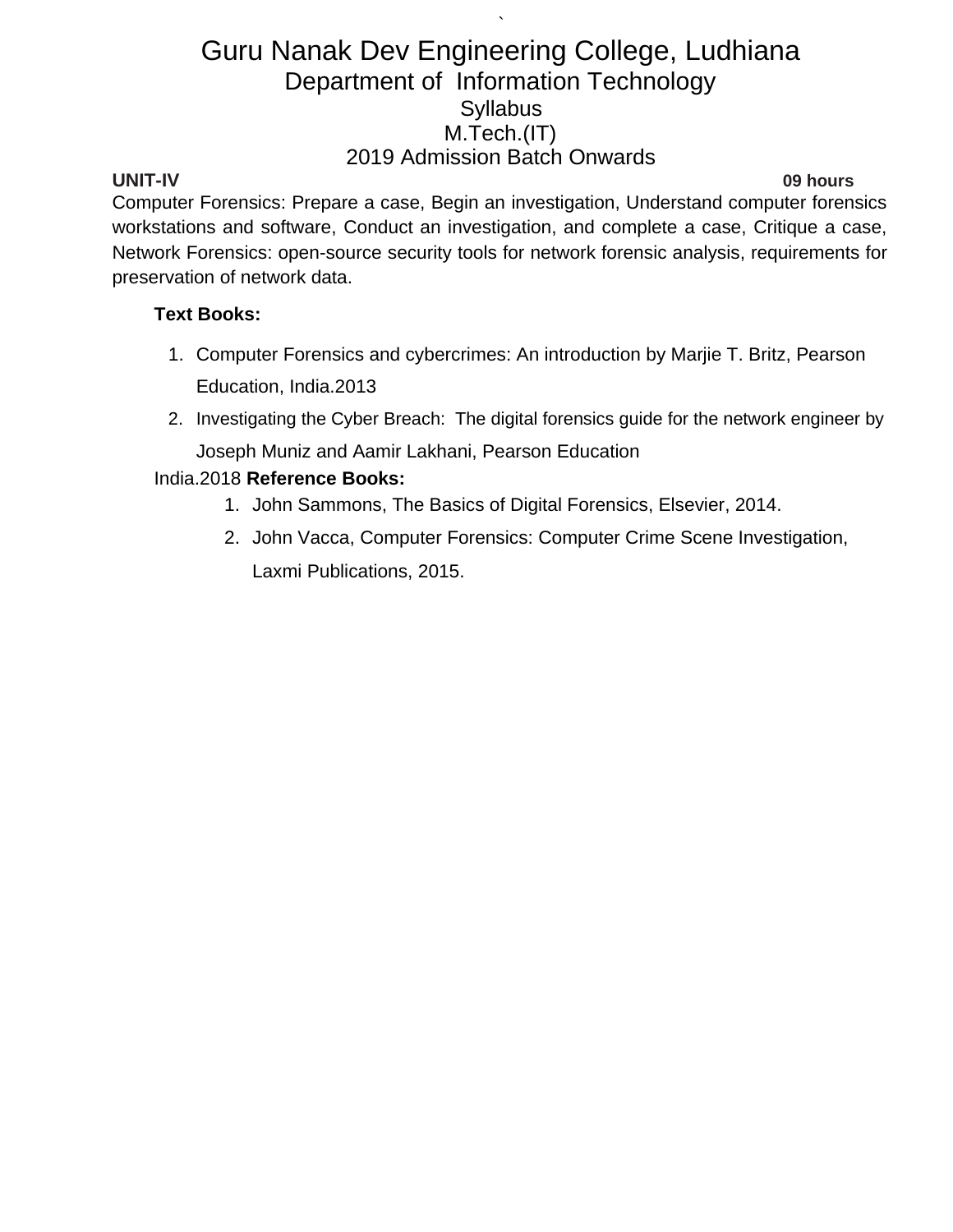# Guru Nanak Dev Engineering College, Ludhiana Department of Information Technology

`

# **Syllabus**

## M.Tech.(IT)

## 2019 Admission Batch Onwards

## **Subject Code: MIT-110**

#### **Subject Name:** Advanced Data Structures

| <b>Programme:</b> M.Tech.(IT)    | $L:3$ T:0 P:0                                            |
|----------------------------------|----------------------------------------------------------|
| Semester:2                       | <b>Teaching Hours: 36 Hours</b>                          |
| <b>Theory/Practical: Theory</b>  | Credits: 3                                               |
| Internal Marks: 50               | Percentage of Numerical/Design/Programming Problems: 40% |
| External Marks: $1\overline{00}$ | <b>Duration of End Semester Exam(ESE): 3 Hours</b>       |
| <b>Total Marks: 150</b>          | <b>Course Status: Programme Core</b>                     |

**Prerequisites:** UG level course in Data Structures.

**Additional Material Allowed in ESE:** Scientific Calculator

### **On completion of the course the student will have the ability to:**

| CO# | <b>Course Outcomes</b>                                                              |
|-----|-------------------------------------------------------------------------------------|
|     | Design and implementation of symbol table using hashing techniques.                 |
| 2.  | Develop and analyze algorithms for red-black trees, B-trees and Splay trees.        |
| 3.  | Develop algorithms for text processing applications.                                |
| 4.  | Identify suitable data structures and develop algorithms for computational geometry |
| 5.  | Apply algorithms to real world problems                                             |

#### **Detailed Contents:**

**UNIT-I 09 hours Dictionaries and Hashing:** Definition, Dictionary Abstract Data Type, Implementation of

dictionaries. Review of Hashing, Hash Function, Collision Resolution Techniques in Hashing, Separate Chaining, Open Addressing, Linear Probing, Quadratic Probing, Double Hashing, Rehashing, Extendible Hashing.

### **UNIT-II**

### **09 hours**

**Skip Lists:** Need for Randomizing Data Structures and Algorithms, Search and Update Operations on Skip Lists, Probabilistic Analysis of Skip Lists, Deterministic Skip Lists

### **UNIT-III**

#### **08 hours**

**Trees:** Binary Search Trees, AVL Trees, Red Black Trees, 2-3 Trees, B-Trees, Splay Trees R.

### **UNIT-IV**

## **Text Processing:** Sting Operations, Brute-Force Pattern Matching, The Boyer-Moore Algorithm, The Knuth-Morris-Pratt Algorithm, Standard Tries, Compressed Tries, Suffix Tries, The Huffman Coding Algorithm, The Longest Common Subsequence Problem (LCS), Applying Dynamic Programming to the LCS Problem.

### **10 hours**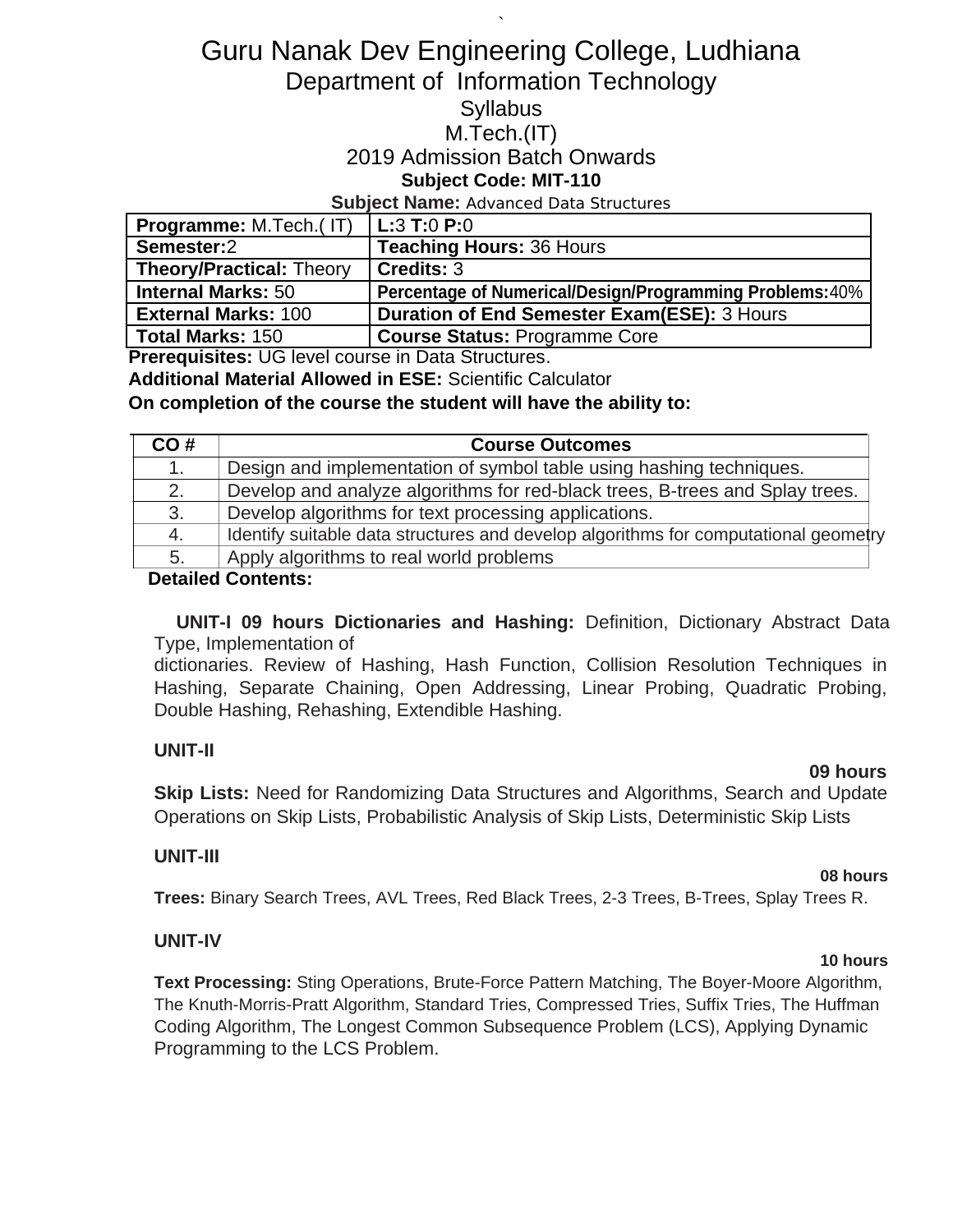`

### **Text Books:**

- 1. Mark Allen Weiss, *Data Structures and Algorithm Analysis in C++,* 2nd Edition, Pearson, 2013.
- 2. M T Goodrich, Roberto Tamassia, *Algorithm Design*, John Wiley, 2002.
- 3. Peter Brass ,*Advanced Data Structures*, 1st Edition, Publisher: Cambridge University Press; 1 edition 2008

### **Reference Books:**

- 1. Robert Sedgewick, Kevin Wayne, Algorithms4th Edition, Addison-Wesley Professional; 4th edition (April 3, 2011)
- 2. Tim Buchalka, Goran Lochert, Tim Buchalka's Learn Programming Academy, Data Structures and Algorithms: Deep Dive Using Java, 2019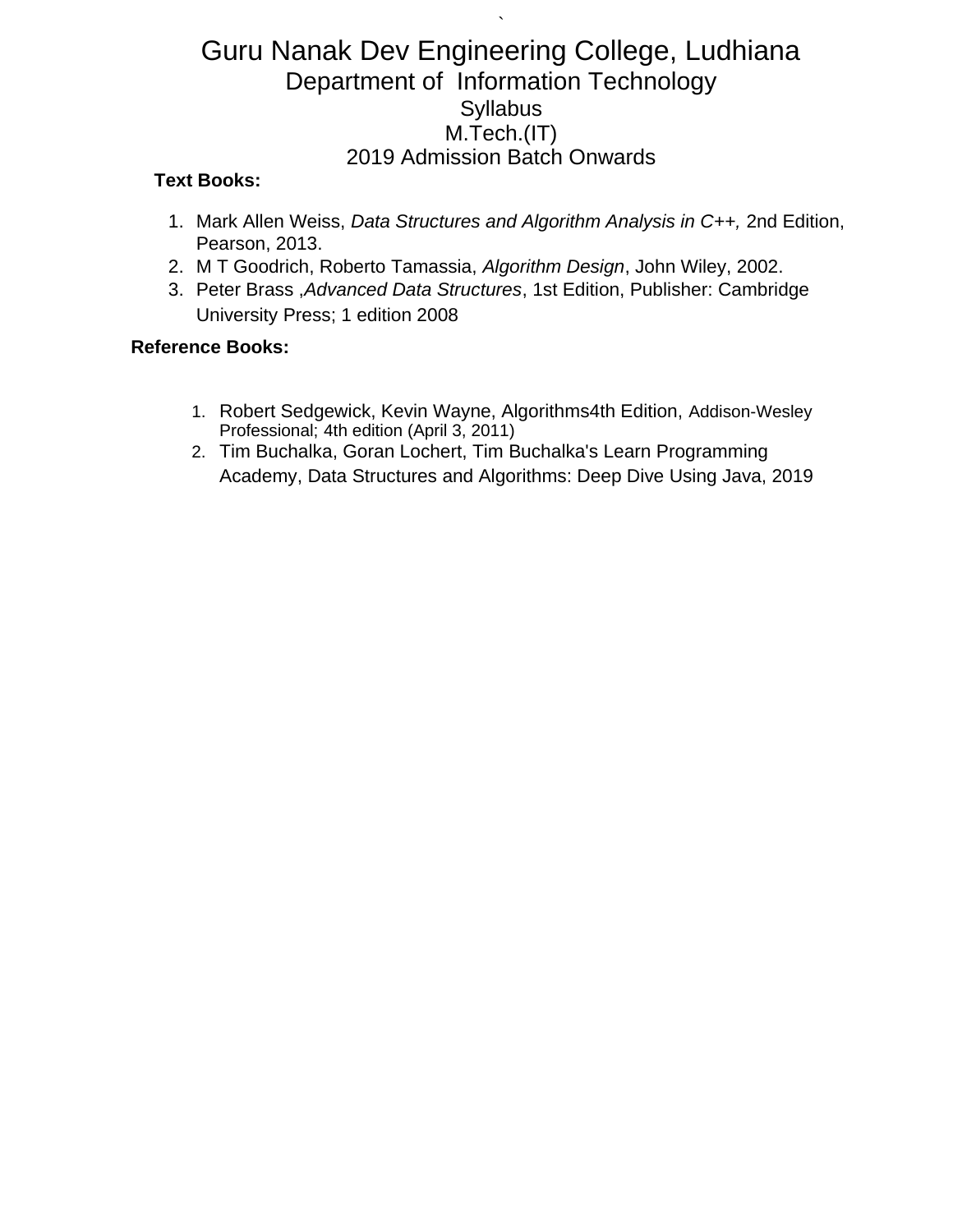## ` Guru Nanak Dev Engineering College, Ludhiana Department of Information Technology **Syllabus** M.Tech.(IT) 2019 Admission Batch Onwards **Subject Code: MIT-113 Subject Name:** Advanced Bioinformatics

| <b>Programme: M.Tech.(IT)</b>   | L:3 T:0 P:0                                             |
|---------------------------------|---------------------------------------------------------|
| Semester: 2                     | <b>Teaching Hours: 36 Hours</b>                         |
| <b>Theory/Practical: Theory</b> | Credits: 3                                              |
| <b>Internal Marks: 50</b>       | Percentage of Numerical/Design/Programming Problems:15% |
| <b>External Marks: 100</b>      | <b>Duration of End Semester Exam(ESE): 3 Hours</b>      |
| <b>Total Marks: 150</b>         | <b>Course Status: Elective</b>                          |

**Prerequisites:** Probability and Statistics, Data Structures and Algorithm **Additional Material Allowed in ESE:** Nil

**On completion of the course the student will have the ability to:**

| CO# | <b>Course Outcomes</b>                                                  |
|-----|-------------------------------------------------------------------------|
| 1.  | Analyze various Bioalgorithms and tools like Point Accepted Mutation    |
|     | (PAM), Blocks Substitution Matrix (BLOSUM) etc.                         |
| 2.  | Examine and conceptualize the concepts of Alignment and Gene Prediction |
|     | Methods.                                                                |
| 3.  | Identify and quantify Protein Structure and Modeling.                   |
| 4.  | Comprehend the usage if Bioinformatics in Computer-aided Drug Design.   |
| 5.  | Implementation of various Biomolecular and Simulation packages.         |
|     |                                                                         |

### **Detailed Contents:**

**UNIT-I 10hours Bioalgorithms and Tools:** Introduction, Concept of Alignment, Sequence Alignment, Scoring Matrices, Point Accepted Mutation (PAM), BLOcks SUbstitution Matrix (BLOSUM), Alignment of Pairs of Sequences, Alignment Algorithms, Heuristic Methods, Multiple Sequence Alignment

**Gene Prediction Methods:** Introduction, Biological Overview, Gene Prediction, Computational Methods of Gene Prediction, Methods of Gene Prediction, Combination of Two Methods, Complexities regarding Gene Prediction.

**UNIT-II 08hours Protein Structure and Modeling:** Protein and Secondary Structure Prediction, Levels of Protein Structure, Conformational Parameters of Secondary Structure of a Protein, Secondary Structure Types, Secondary Structure Prediction, Software's for Secondary Structure Prediction, Limitations of Secondary Structure Prediction.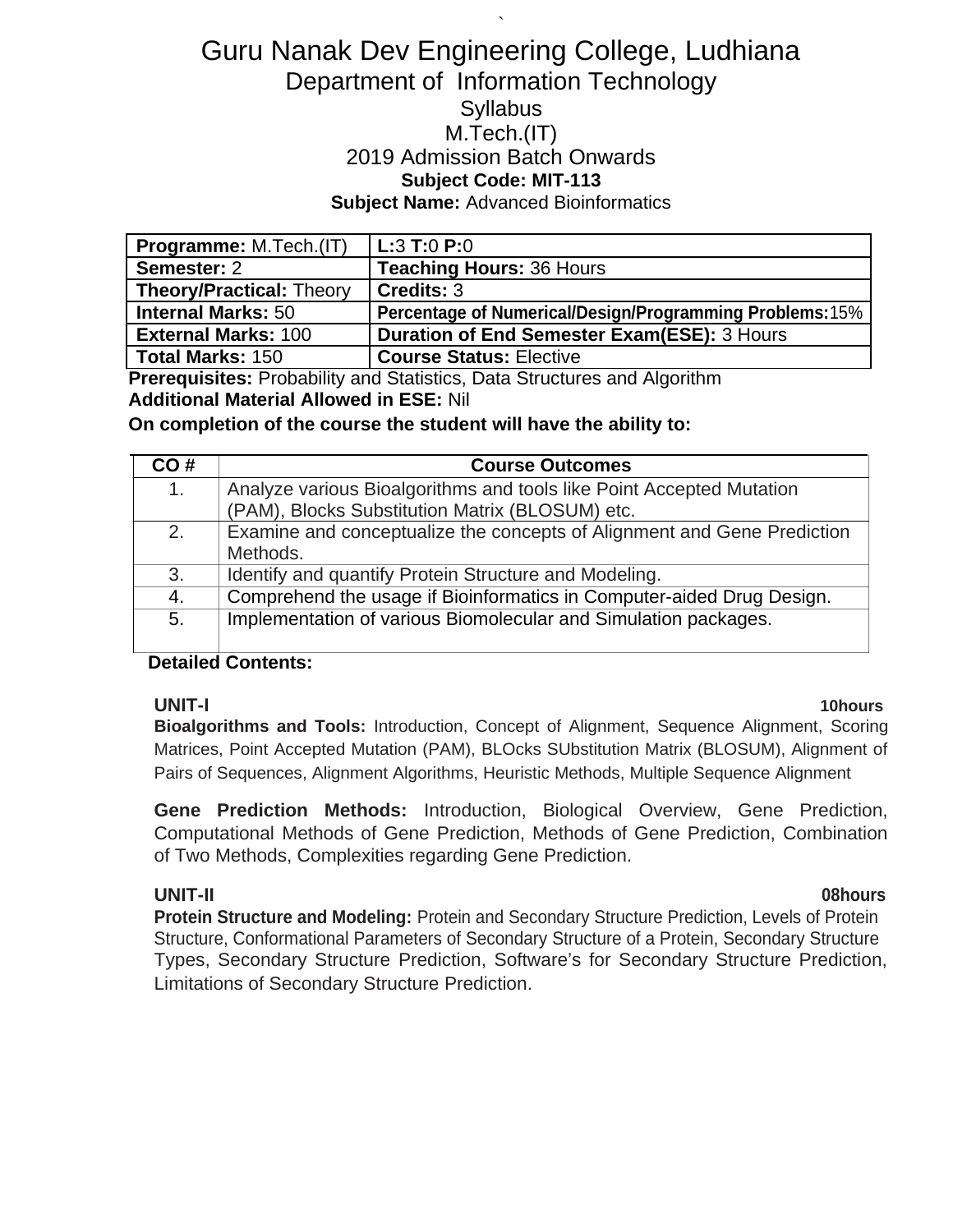# ` Guru Nanak Dev Engineering College, Ludhiana Department of Information Technology **Syllabus** M.Tech.(IT)

## 2019 Admission Batch Onwards

# **UNIT-III 10 hours Bioinformatics in Computer-aided Drug Design:** Introduction, The Drug

Discovery Process, Structural Bioinformatics in Drug Discovery, Structure-Activity Relationship (SAR) and

Quantitative Structure-Activity Relationship (QSAR) Techniques in Drug Design, Graph Theory, Molecular Docking, Briefing on Drug Bank, AutoDock- The Docking Software and Auto Dock Tools (ADT)

**UNIT-IV 08hours Modeling of Biomolecular Systems:** Introduction, Monte Carlo Methods, Molecular Dynamics, Energy Minimization, Leading Molecular Dynamics (MD) Simulation Packages, Markov Chains and Hidden Markov Model (HMM), Application of Viterbi Algorithm, Application of HMMs to specific problems, Advantages of HMM, Genetics Computer Group (GCG) Wisconsin Package

## **Text Books:**

- *1.* Rastogi, S.C., Mendiratta, N., Rastogi, P. (2018). *Bioinformatics: Methods and Applications* - Genomics, Proteomics and Drug Discovery (4<sup>th</sup> ed.). India: PHI Learning.
- *2.* Antao, T. (2015). *Bioinformatics with Python Cookbook* (2nd ed.)*.* Birmingham, UK: PACKT Publishing.
- 3. Ghosh, Z. and Mallick, B. (2013). *Bioinformatics: Principles and Applications* (4<sup>th</sup> ed.). UK: Oxford University Press.

## **Reference Books:**

- 1. Bergeron, B. (2017). *Bioinformatics Computing* (4<sup>th</sup> ed.). India: Prentice Hall Inc.
- 2. Ignacimuthu, S. (2013). *Basic Bioinformatics* (3rd ed.). India, New Delhi: Narosa Publishing House Pvt. Ltd.

## **E-Books and online learning material**

1. An Introduction to Bioinformatics Algorithms by Neil C. Jones and Pavel A. Pevzne[rhttp://www.cs.ukzn.ac.za/~hughm/bio/docs/IntroToBioinfAlgorithms.pdf](http://www.cs.ukzn.ac.za/~hughm/bio/docs/IntroToBioinfAlgorithms.pdf) Accessed on Dec. 09, 2019

2. Protein Structure Prediction by Sitao Wu and Yang Zhang

[https://zhanglab.ccmb.med.umich.edu/papers/2009\\_8.pdfA](https://zhanglab.ccmb.med.umich.edu/papers/2009_8.pdf)ccessed on Dec.10, 2019

## **Online Courses and Video Lectures**

1. [http://bix.ucsd.edu/bioalgorithms/presentations/Ch08\\_GraphsDNAseq.pdf](http://bix.ucsd.edu/bioalgorithms/presentations/Ch08_GraphsDNAseq.pdf) Accessed on Dec.10, 2019 2.<https://www.ncbi.nlm.nih.gov/pmc/articles/PMC5187414/> Accessed on Dec. 14, 2019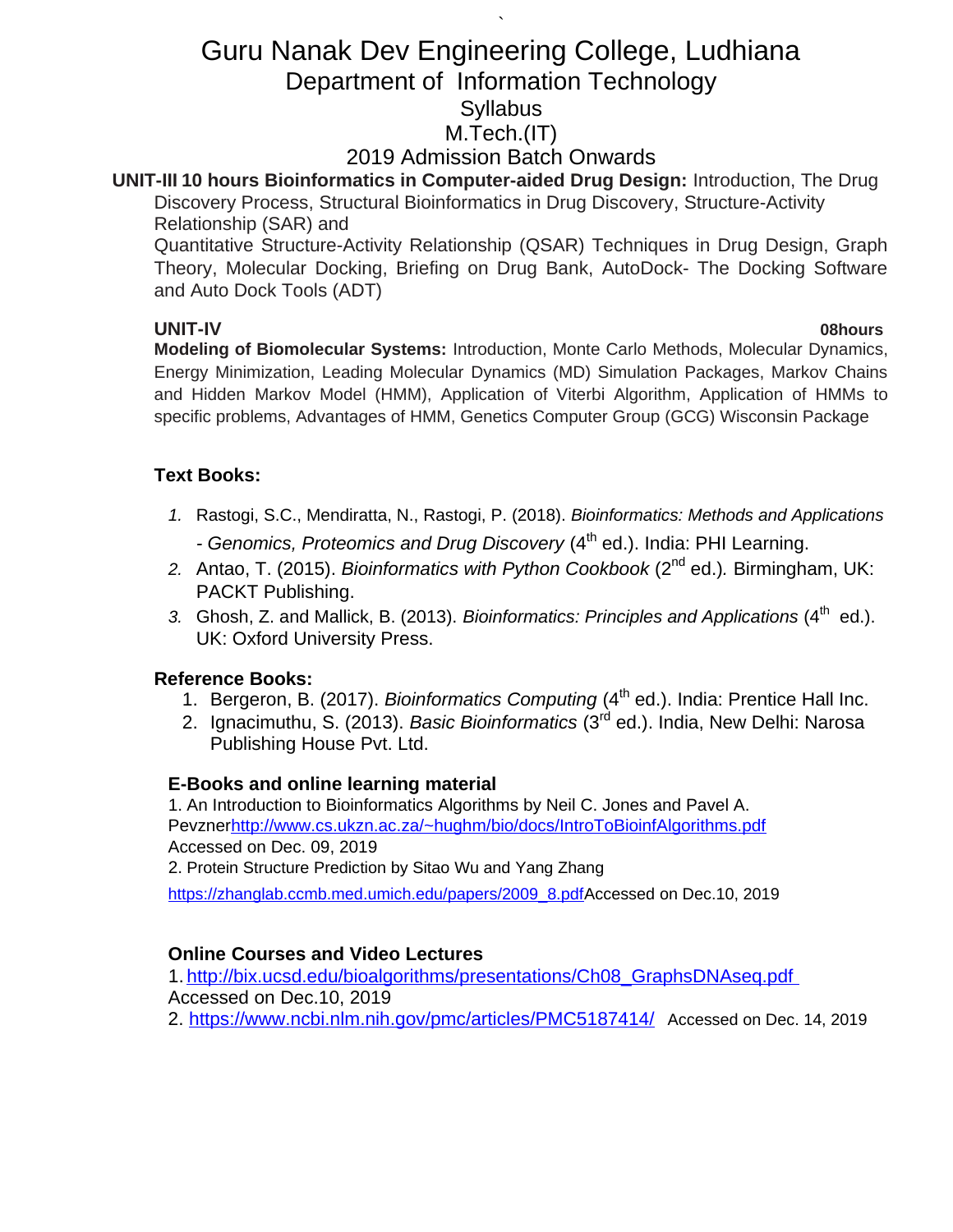# Guru Nanak Dev Engineering College, Ludhiana Department of Information Technology

`

## **Syllabus**

#### M.Tech.(IT)

### 2019 Admission Batch Onwards

## **Subject Code: MIT-114**

**Subject Name: : Data Analytics**

| <b>Programme:</b> M.Tech.(IT)   | L:3 T:0 P:0                                                     |
|---------------------------------|-----------------------------------------------------------------|
| Semester: 2                     | <b>Teaching Hours: 36 Hours</b>                                 |
| <b>Theory/Practical: Theory</b> | Credits: 3                                                      |
| <b>Internal Marks: 50</b>       | <b>Percentage of Numerical/Design/Programming Problems: 40%</b> |
| <b>External Marks: 100</b>      | <b>Duration of End Semester Exam(ESE): 3 Hours</b>              |
| <b>Total Marks: 150</b>         | <b>Course Status: Elective</b>                                  |

**Prerequisites:** Data Mining, Machine Learning, Programming skills, Soft Computing. **Additional Material Allowed in ESE:** Scientific Calculator

**On completion of the course the student will have the ability to:**

| CO# | <b>Course Outcomes</b>                                         |  |
|-----|----------------------------------------------------------------|--|
| 1.  | Demonstrate proficiency with statistical analysis of data.     |  |
| 2.  | Graphically interpret data.                                    |  |
| 3.  | Identify the risks and risk management.                        |  |
| 4.  | Implement large scale analytics projects from various domains. |  |
| 5.  | Develop applications based on Agile Framework.                 |  |

**Detailed Contents:**

#### **UNIT-I 09 hours**

**Data Analytics and Project Management:** Key role of data analytics in the process of driving change in project management, Elements, Variables, and Data categorization, Levels of Measurement, Data management and indexing, Introduction to statistical learning and R-Programming.

## **UNIT-II**

#### **09 hours**

**Categories of Analytics and Risk Management:** Descriptive Analytics, Predictive Analytics, Perspective Analytics, Measures of central tendency, Measures of location of dispersions, Practice and analysis with R, Risk Management Process, Establishing Tolerance, Data Collection risk and risk collection, Exploratory risks in data analytics, Confirmatory Analytics risks, predictive risks in data analytics, risks in communicating results, resolving data analytics risks.

### **UNIT-III**

#### **09 hours**

**Basic analysis techniques:** Statistical hypothesis generation and testing, Chi-Square test, t-Test, Analysis of variance, Correlation analysis, Maximum likelihood test, Regression analysis, Practice and analysis with R.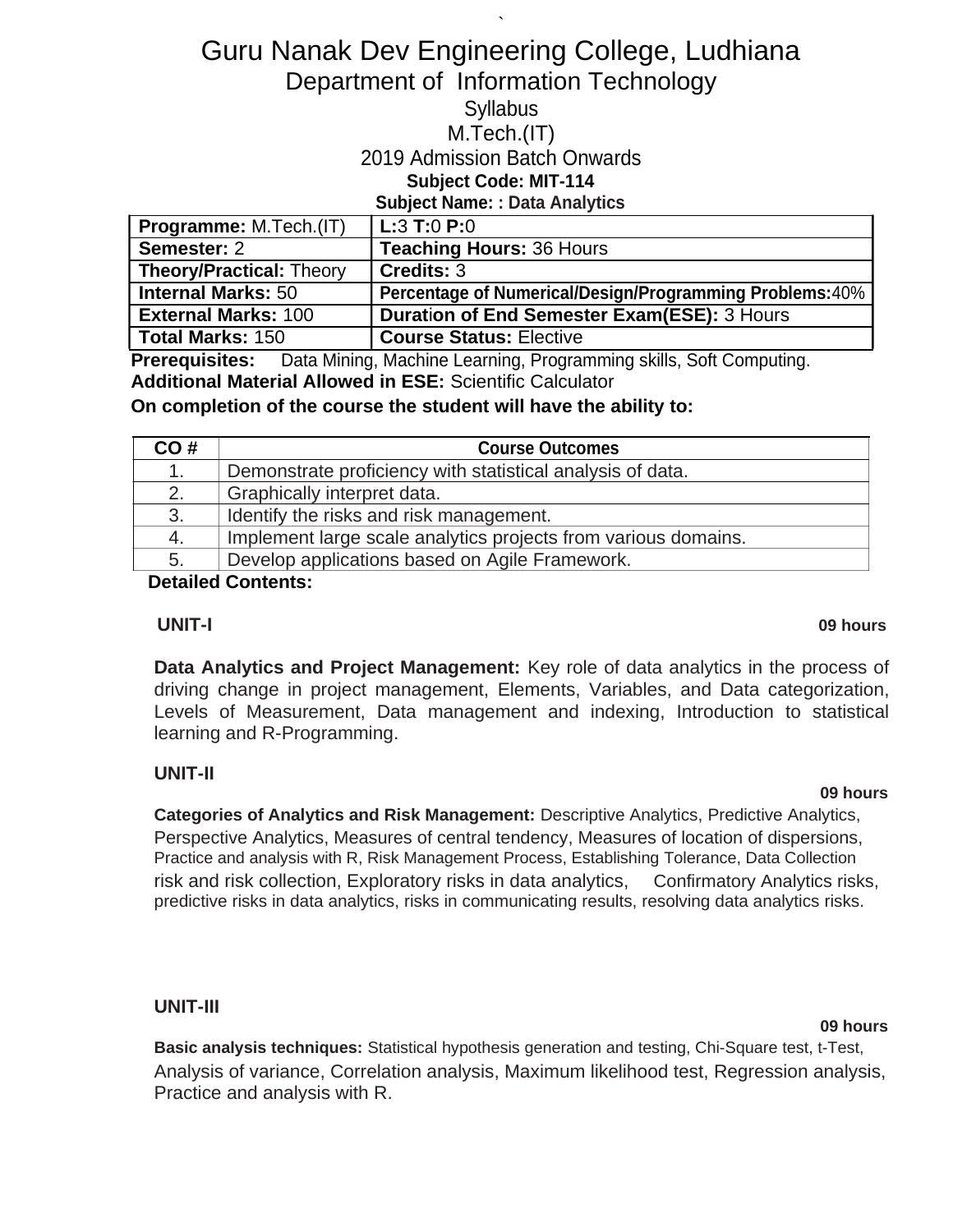`

#### **UNIT-IV**

#### **09 hours**

**Agile Project Management and Data Analytics:** Introduction, The Changing Data Landscape, Volume, Variety , Velocity and Veracity, CRISP-DM and Agile Methodology, Agile Principles and Cross-industry standard process for data mining (CRISP-DM) Alignment, Challenges of Agile Software Development Applied to Data Analytics, Future Trends in Agile and Data Analytics, Data Analytics and Scrum, Agile, SCRUM and Data Analytics in Online Transactional Processing (OLTP) and Online Analytical Processing (OLAP).

### **Text Books:**

- 1. Seweryn Spalek, "Data Analytics in Project Management", 6th Edition, CRC Press Taylor and Francis Group, 2019.
- 2. G. James, D. Witten, T Hastie, and R. Tibshirani, "An Introduction to Statistical Learning: with Applications in R", Springer, 2013.
- 3. Ronald E. Walpole, Raymond H. Myers, Sharon L. Myers and Keying Ye,

"Probability & Statistics for Engineers & Scientists", Prentice Hall Inc.", 9<sup>th</sup> Edition.

#### **Reference Books:**

- **1.** Ronald E. Walpole, Raymond H. Myers, Sharon L. Myers and Keying Ye, *"Probability & Statistics for Engineers & Scientists*", (9th Edition.), Prentice Hall Inc.
- **2.** Trevor Hastie Robert Tibshirani Jerome Friedman, "*The Elements of Statistical*  Learning, Data Mining, Inference, and Prediction" (2<sup>nd</sup> Edition.), Springer, 2014.
- **3.** Anna Maria Paganoni and Piercesare Secchi, "*Advances in Complex Data Modeling and Computational Methods in Statistics*", Springer, 2013.
- 4. Mark Gardener, "*Beginning R: The Statistical Programming Language*",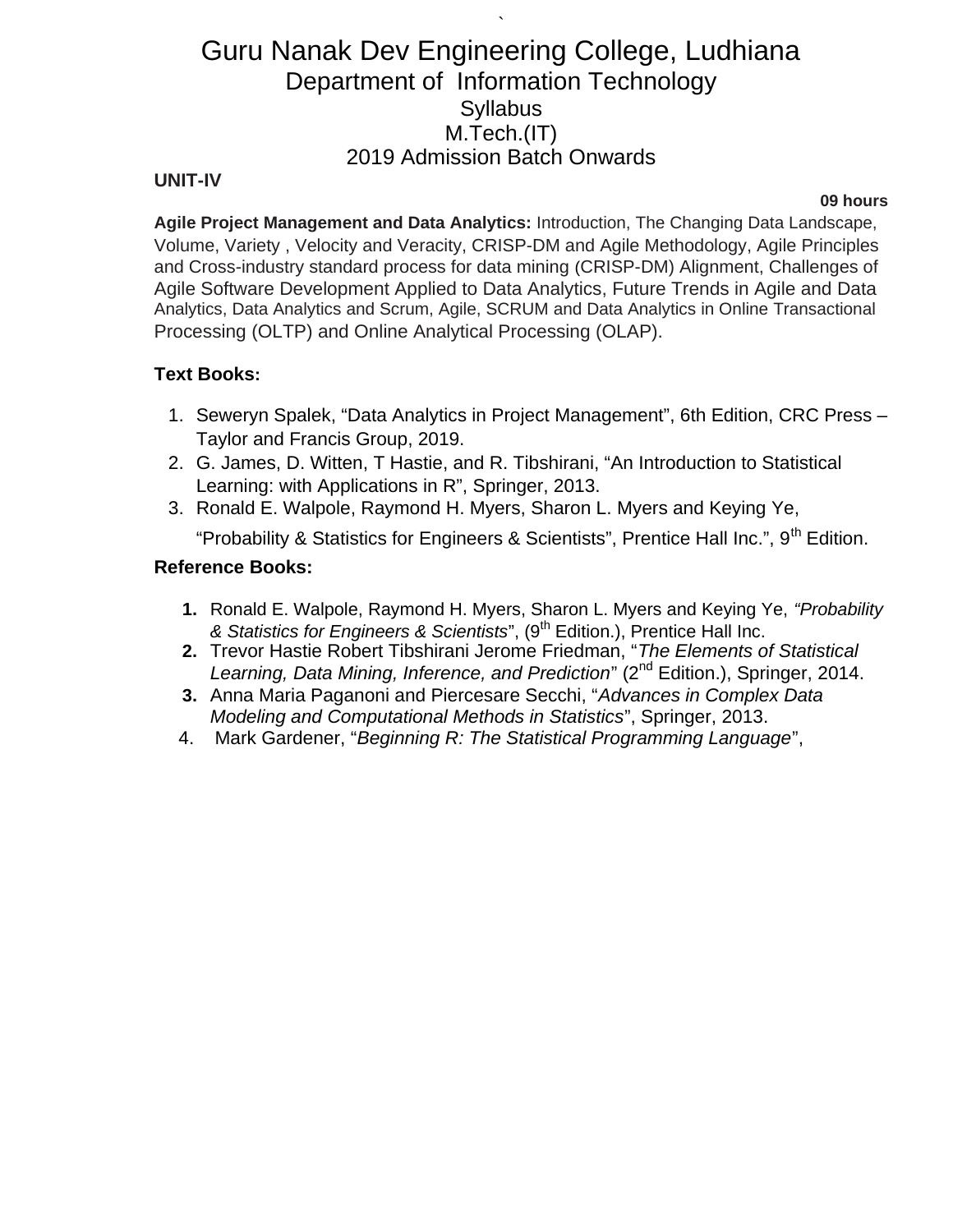# Guru Nanak Dev Engineering College, Ludhiana Department of Information Technology

`

## **Syllabus**

### M.Tech.(IT)

## 2019 Admission Batch Onwards

## **Subject Code: MIT-115**

#### **Subject Name: : Social Networking**

| <b>Programme: M.Tech.(IT)</b>   | L:3 T:0 P:0                                              |
|---------------------------------|----------------------------------------------------------|
| Semester: 2                     | <b>Teaching Hours: 36 Hours</b>                          |
| <b>Theory/Practical: Theory</b> | l Credits: 3                                             |
| <b>Internal Marks: 50</b>       | Percentage of Numerical/Design/Programming Problems: 40% |
| <b>External Marks: 100</b>      | <b>Duration of End Semester Exam(ESE): 3 Hours</b>       |
| <b>Total Marks: 150</b>         | <b>Course Status: Elective</b>                           |

**Prerequisites:** Data Mining, Recommender Systems.

**Additional Material Allowed in ESE:** Scientific Calculator

**On completion of the course the student will have the ability to:**

| CO# | <b>Course Outcomes</b>                                             |
|-----|--------------------------------------------------------------------|
| 1.  | Analyze dynamics and evolution of social networks                  |
| 2.  | Demonstrate the development of social structures                   |
| 3.  | Implement the framework of network analysis                        |
| 4.  | Apply the concept of network centrality with various concepts like |
|     | betweenness, closeness, page ranks etc.                            |
| 5.  | Implement various community concepts like: clustering, community   |
|     | structure, modularity                                              |

### **Detailed Contents:**

#### **UNIT-I 09 hours**

**Random network models:** nodes, edges, adjacency matrix, one and two-mode networks, node degree, Erdos-Renyi and Barabasi-Albert Concepts: connected components, giant component, average shortest path, diameter, breadth-first search, preferential attachment.

### **UNIT-II**

#### **09 hours**

**Network centrality and Community:** Betweenness, closeness, eigenvector centrality (+ PageRank), network centralization, clustering, community structure, modularity, overlapping communities.

#### **UNIT-III**

#### **09 hours**

**Small world network models, optimization, strategic network formation and search:** geographic networks, decentralized search, Simple contagion, opinion formation, coordination and cooperation, threshold models, unusual applications of Social Network Analysis (SNA).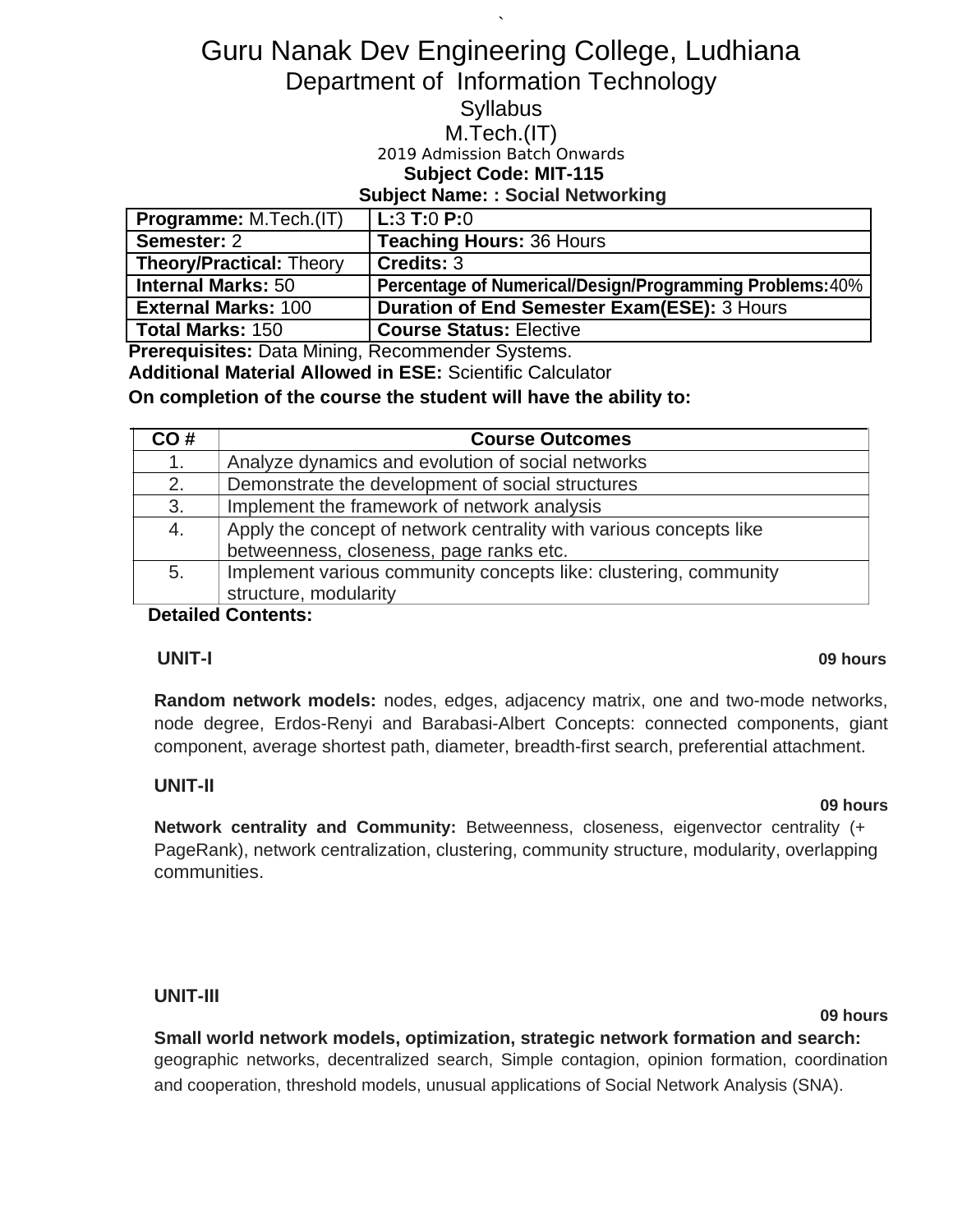`

#### **UNIT-IV**

**09 hours**

**SNA and online social networks:** how services such as Facebook, LinkedIn, Twitter, Couch Surfing, using SNA to understand their users and improve their functionality

#### **Text Books:**

1. John Scott, Social Network Analysis, 3rd Edition, SAGE Publications, 2013. 2.Song Yang, Franzisca B.Kellar, Lu Zheng, Social Network Analysis: Methods and Examples, SAGE Publications, 2017.

3. Wouter de Nooy, Andrej Mrvar, Vladimir Batagelj, Exploratory Social Network Analysis with Pajek, 2nd Revised Edition, Cambridge University Press, 2011.

#### **Reference Books:**

1.Patrick Doreian, Frans Stokman, Evolution of Social Networks, Routledge, 2013. 2. David Easley and Jon Kleinberg, Networks, Crowds, and Markets: Reasoning About a Highly Connected World, Cambridge University Press, 2010.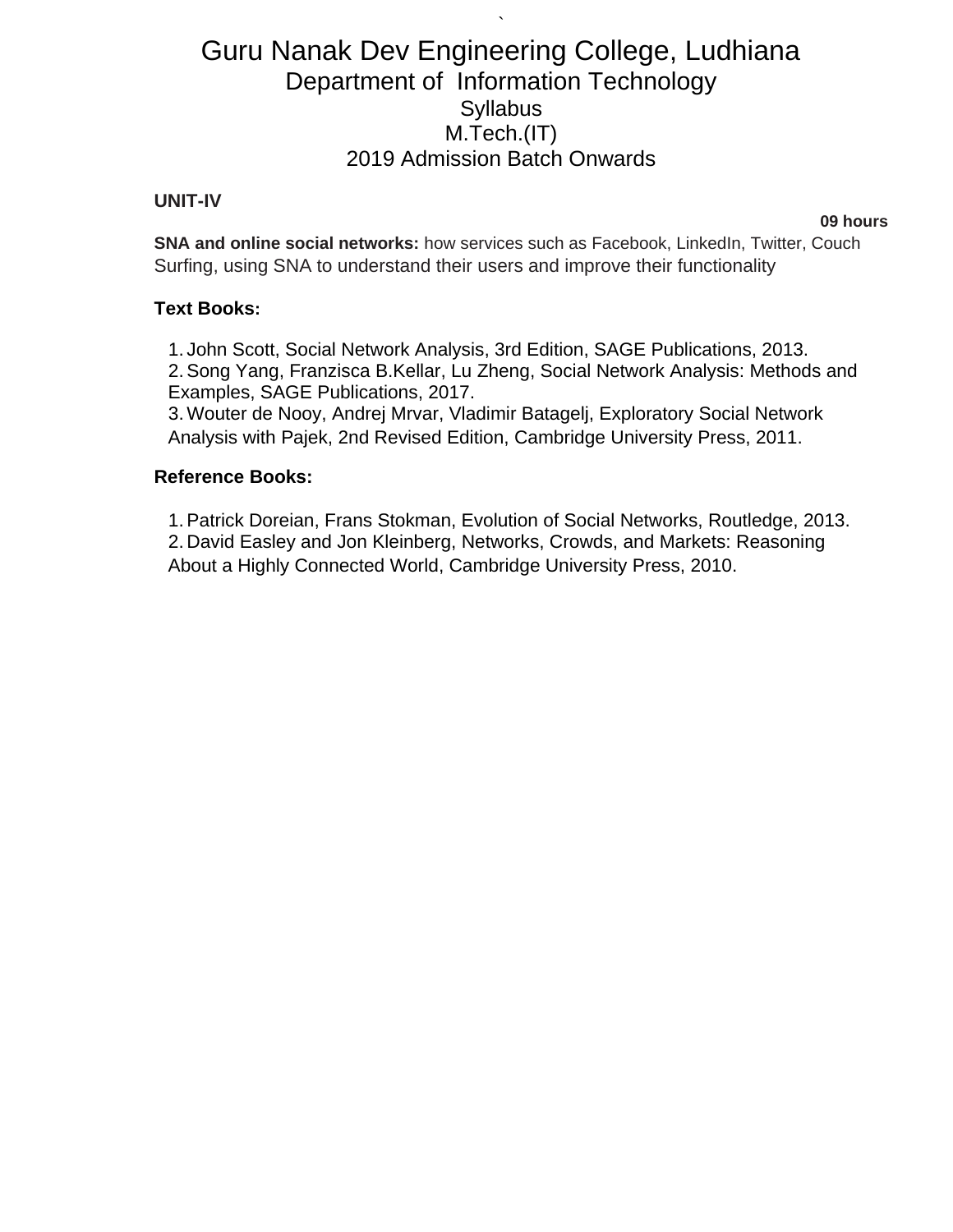# Guru Nanak Dev Engineering College, Ludhiana Department of Information Technology

`

## **Syllabus**

### M.Tech.(IT)

## 2019 Admission Batch Onwards

### **Subject Code: MIT-116**

#### **Subject Name: Machine Learning - II**

| Programme: M. Tech. (I.T.)      | $\mathsf{L}:3\mathsf{T}:0\quad\mathsf{P}:0$              |
|---------------------------------|----------------------------------------------------------|
| Semester:2                      | <b>Teaching Hours: 36 Hours</b>                          |
| <b>Theory/Practical: Theory</b> | Credits: 3                                               |
| <b>Internal Marks: 50</b>       | Percentage of Numerical/Design/Programming Problems: 30% |
| <b>External Marks: 100</b>      | <b>Duration of End Semester Exam(ESE): 3 hours</b>       |
| Total Marks: 150                | <b>Course Status: Elective</b>                           |

**Prerequisites:** Soft Computing, Machine Learning - I

**Additional Material Allowed in ESE:** Scientific Calculator

**On completion of the course the student will have the ability to:**

| <b>Course Outcomes</b>                                                      |
|-----------------------------------------------------------------------------|
| Analyze the mathematical foundations for execution of different Machine     |
| <b>Learning Algorithms</b>                                                  |
| Evaluate data based on Machine Learning Predictions                         |
| Implement the Machine Learning Model using third generation Neural Networks |
| Apply different genetic algorithms for the specific problems.               |
| Evaluate the Deep Learning Methodologies.                                   |
|                                                                             |

**Detailed Contents:**

**UNIT-I 12hours Introduction:** Statistical Learning Perspective, Computer Science Perspective, Models and Algorithms: Learning a Function, Learning a Function to Make Predictions, Techniques For Learning a Function, Supervised, Unsupervised and Semi-Supervised Learning, Steps in Machine Learning Process, Loss Functions in Machine Learning, Gradient Descent, Gradient Descent Variations, Model Selection and Evaluation, Machine Learning Visualization, Classify images, regression, classify structured data, text classification, underfitting and overfitting, save and restore models.

**Nonlinear Algorithms:** Classification and Regression Trees (CART): Decision Trees, CART Model Representation, Making Predictions, Learn a CART Model From Data, Preparing Data For CART, Making Predictions on Data, Naive Bayes: Introduction to Bayes' Theorem, Naive Bayes Classifier, Gaussian Naive Bayes, Preparing Data For Naive Bayes, Make Predictions with Naive Bayes, Gaussian Naive Bayes: Gaussian Probability Density Function, Learn a Gaussian Naive Bayes Model, Make Prediction with Gaussian Naive Bayes, K-Nearest Neighbors (KNN): KNN Model Representation, Making Predictions with KNN, Curse of Dimensionality, Preparing Data For KNN, KNN and Euclidean Distance, Making Predictions with KNN .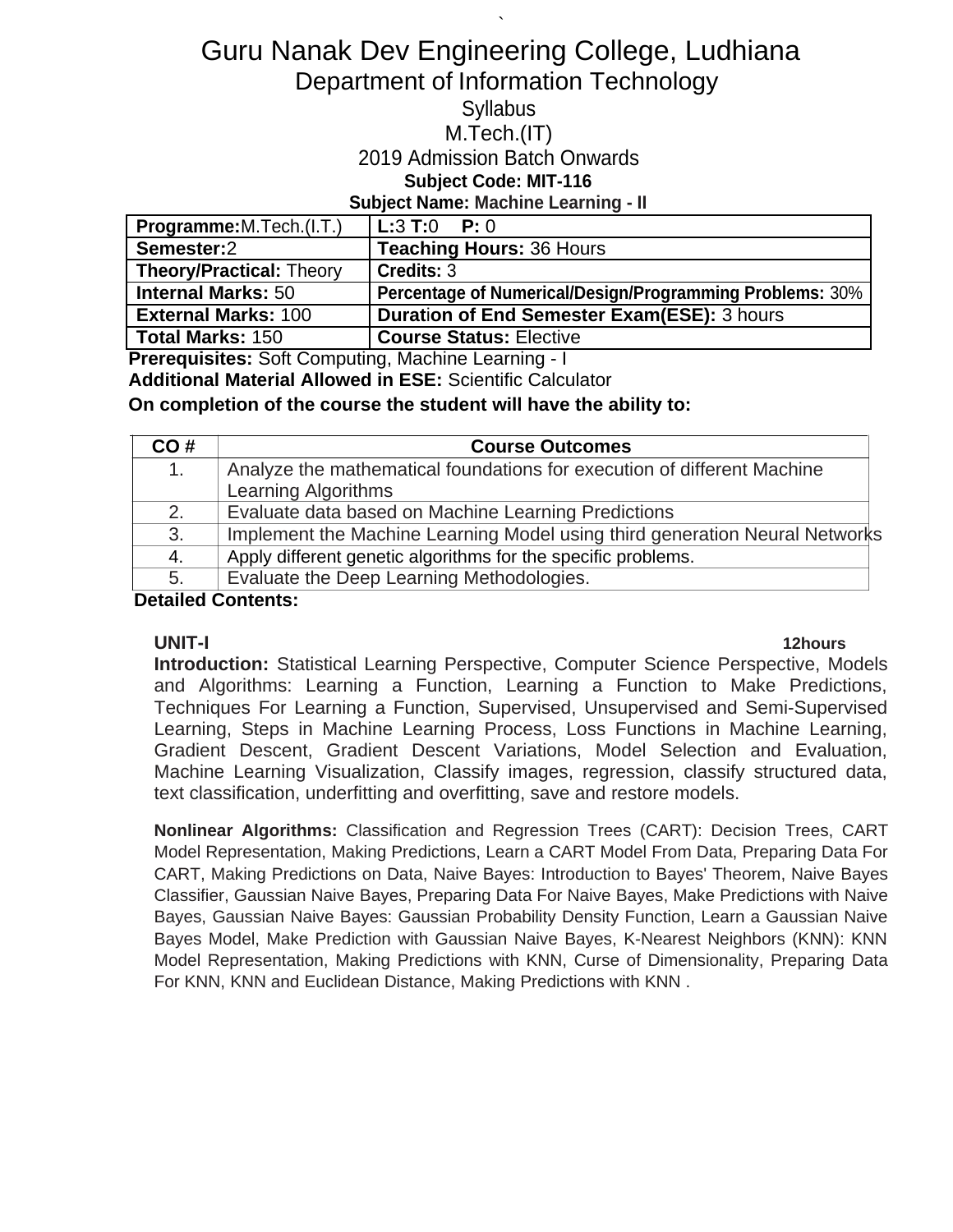`

#### **UNIT-II 08hours**

**Third Generation Neural Networks:** Introduction, Spiking Neural Networks: Architecture, Izhikevich Neuron Model, Encoding of Neurons in SNN, Learning with Spiking Neurons, Spike Prop Learning Algorithm, Spike Time-Dependent Plasticity (STDP) Learning, Convolution Neural Networks: Layers, Architecture, Limitations, Deep Learning Neural Networks: Network Model and Process Flow, Training Algorithm, Encoder Configurations, Extreme Learning Machine Model (ELM): Architecture, Online Extreme Learning Machine, Pruned Extreme Learning Machine, Improved Extreme Learning Machine Models, Applications.

**UNIT-III 08hours Genetic Algorithms:** Introduction to Genetic Algorithms (GA), Operators in Genetic Algorithm: Encoding, Selection, Crossover, Mutation, Constraints in Genetic Algorithm, Classification of Genetic Algorithm: Messy Genetic Algorithms, Adaptive Genetic Algorithms, Hybrid Genetic Algorithms, Parallel Genetic Algorithms, Applications of GA in Machine Learning : Machine Learning Approach to Knowledge Acquisition

**UNIT-IV 08hours Deep Learning:** Introduction, Historical Trends in Deep Learning: Increasing Dataset Sizes,

Increasing Model Sizes, Increasing Accuracy, Complexity and Real-World Impact, Mathematical Foundations of Deep Learning, Introduction to Tensors, Data pipelines, text processing.

### **Text Books:**

- 1. Alpaydin E. (2010). *Introduction to Machine Learning*, MIT Press.
- 2. Sivanandam, S.N., Deepa, S.N. (2019). *Principles of Soft Computing* (3rd ed.), Wiley India Pvt. Ltd.
- 3. Rajasekaran, S., VijayalakshmiPai, G.A. (2013). *Neural Networks, Fuzzy Logic and Genetic Algorithms*, PHI Learning Pvt. Ltd.
- 4. Goodfellow, I., YoshuaBengio, Courville I., Bach, F. (2017). *Deep Learning*, Adaptive Computation and Machine Learning series, MIT Press.
- 5. AurelienGeron (2017). *Hands-On Machine Learning with Scikit-Learn and Tensor Flow:*

*Concepts, Tools, and Techniques to Build Intelligent Systems (2<sup>nd</sup> ed.) Shroff/O'Reilly.* 

#### **Reference Books:**

- 1. Michie D., Spiegelhalter D. J., Taylor C. C. (2009) *Machine Learning, Neural and Statistical Classification*. Overseas Press.
- 2. Murphy, K. (2012). *Machine Learning: A Probabilistic Perspective*, MIT Press.
- 3. Hastie T., Tibshirani, R., Friedman, J. (2009). *The Elements of Statistical Learning*, Springer.
- 4. Bishop, C. (2007) *Pattern Recognition and Machine Learning*, Springer.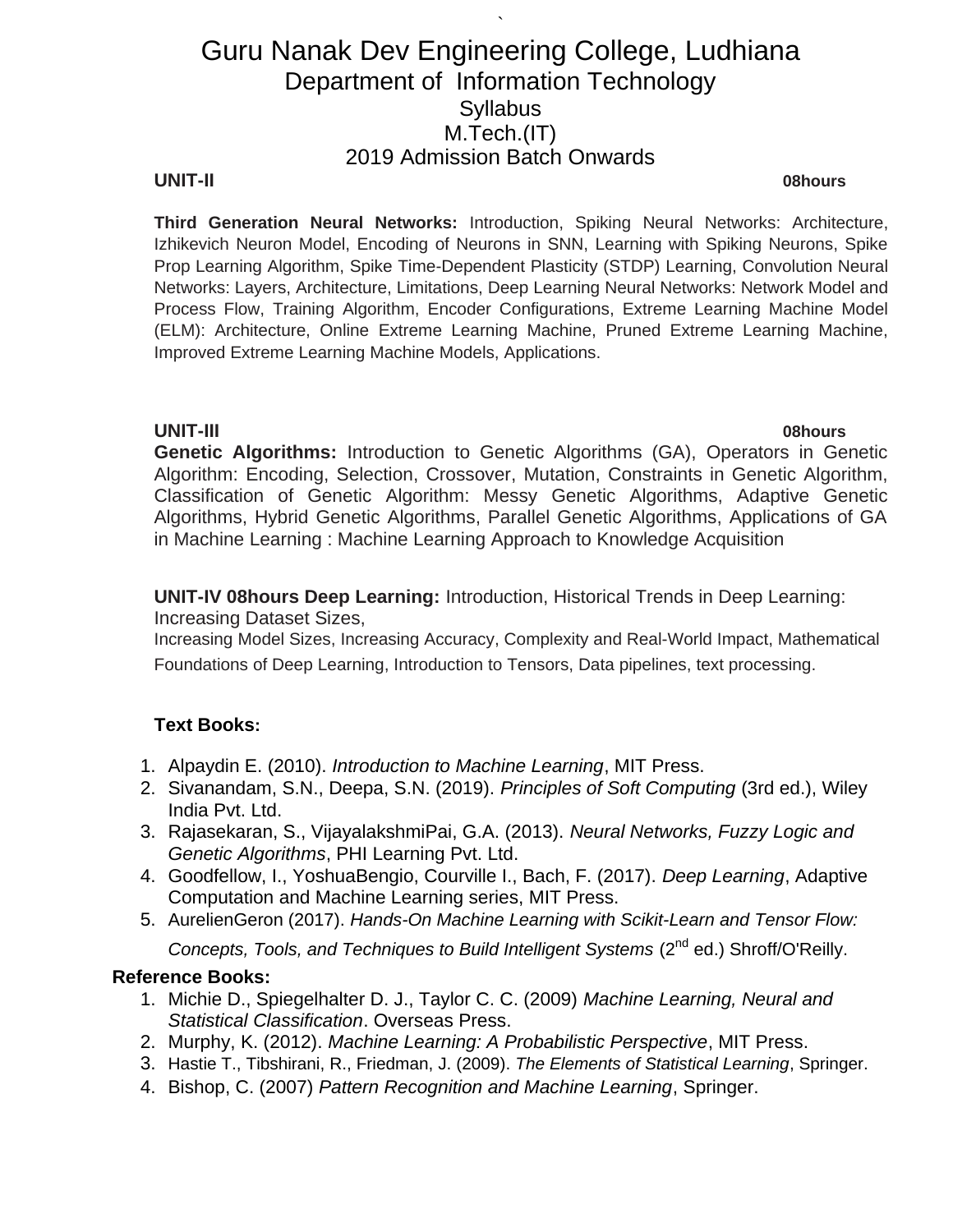# Guru Nanak Dev Engineering College, Ludhiana Department of Information Technology **Syllabus** M.Tech.(IT)

`

# 2019 Admission Batch Onwards

- 5. Trevor Hastie, Robert Tibshirani, Jerome Friedman, The Elements of Statistical Learning, Springer 2009
- 6. Christopher Bishop, Pattern Recognition and Machine Learning, Springer, 2007.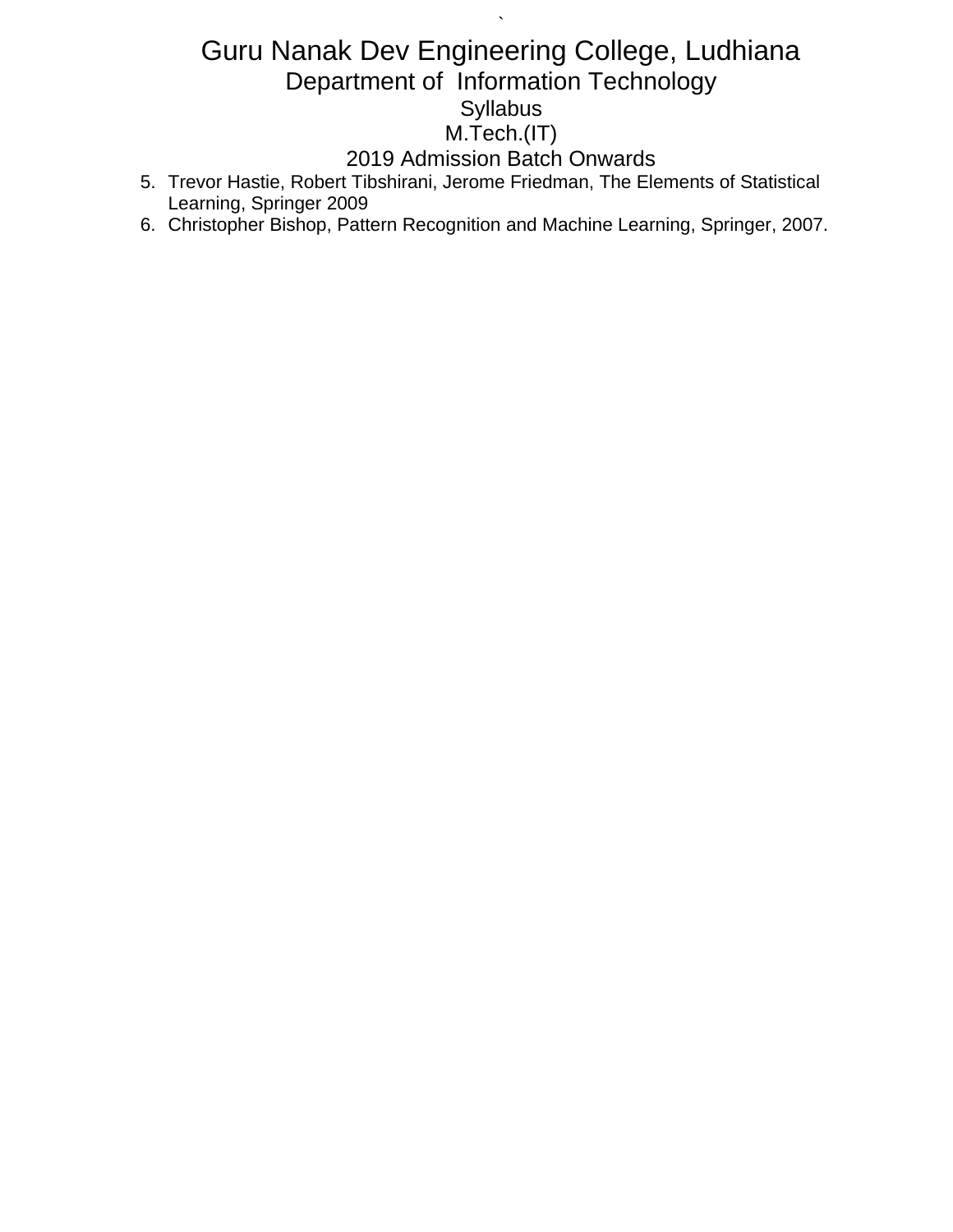# Guru Nanak Dev Engineering College, Ludhiana Department of Information Technology **Syllabus** M.Tech.(IT) 2019 Admission Batch Onwards **Subject Code: MIT-117 Subject Name: Parallel and Distributed Computing**

`

| Programme:M.Tech.(IT)           | L:3 T:0 P:0                                              |
|---------------------------------|----------------------------------------------------------|
| Semester:2                      | <b>Teaching Hours: 36 Hours</b>                          |
| <b>Theory/Practical: Theory</b> | <b>Credits:</b>                                          |
| <b>Internal Marks: 50</b>       | Percentage of Numerical/Design/Programming Problems: 40% |
| <b>External Marks: 100</b>      | <b>Duration of End Semester Exam(ESE): 3hours</b>        |
| <b>Total Marks: 150</b>         | <b>Course Status: Elective</b>                           |

**Prerequisites:** Knowledge of Database, Data Science

**Additional Material Allowed in ESE:**NIL

#### **On completion of the course the student will have the ability to:**

| CO# | <b>Course Outcomes</b>                                                        |
|-----|-------------------------------------------------------------------------------|
| 1.  | Learn the concepts, issues and tasks in parallel and distributed computing    |
|     | along with different parallel architectures                                   |
| 2.  | Demonstrate the principles for Parallel Algorithm Design.                     |
| 3.  | Explore the parallel programming models and algorithms for common operations. |
| 4.  | Analyze the application of parallel algorithms to solve the complex           |
|     | computational problems.                                                       |
| 5.  | Implement various parallel algorithms with CUDA                               |

### **Detailed Contents:**

#### **UNIT-I 10hours**

**Introduction:** Scope, issues, applications and challenges of Parallel and Distributed Computing Parallel

**Programming Platforms:** Implicit Parallelism: Trends in Microprocessor Architectures, Dichotomy of Parallel Computing Platforms, Physical Organization, Communication Costs in Parallel Machines, Routing Mechanisms for Interconnection Networks, GPU, co-processing.

**Principles of Parallel Algorithm Design**: Decomposition Techniques, Characteristics of Tasks and Interactions, Mapping Techniques for Load Balancing.

#### **UNIT-II 11 hours**

**CUDA programming model:** Overview of CUDA, Isolating data to be used by parallelized code, API function to allocate memory on parallel computing device, to transfer data, Concepts of Threads, Blocks, Grids, Developing a kernel function to be executed by individual threads, Execution of kernel function by parallel threads, transferring data back to host processor with API function.

**Analytical Modelling of Parallel Programs:** Sources of Overhead in Parallel Programs, Performance Metrics for Parallel Systems, The Effect of Granularity on Performance, Scalability of Parallel Systems, Minimum Execution Time and Minimum Cost-Optimal Execution Time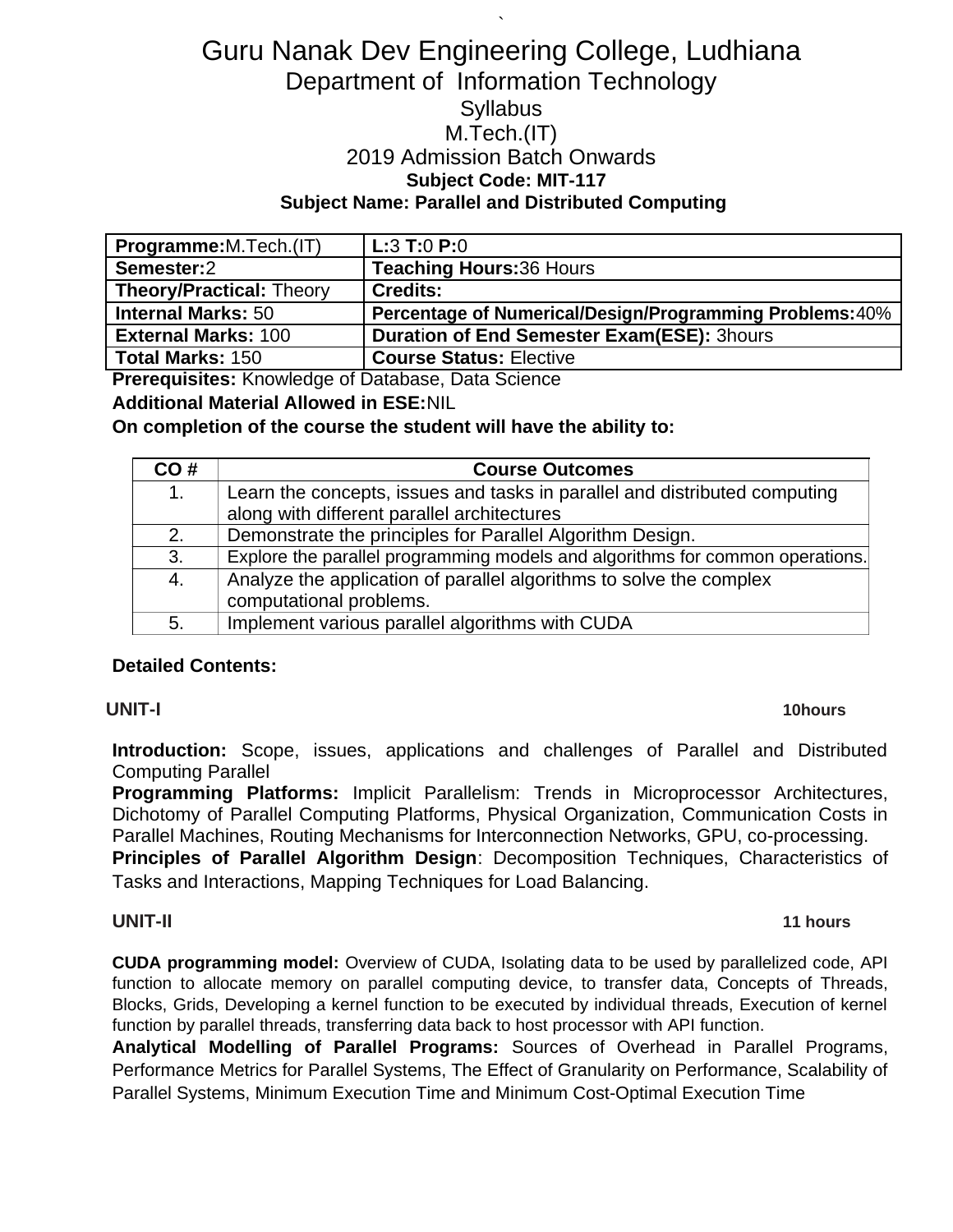`

#### **UNIT-III 07hours**

**Dense Matrix Algorithms**: Matrix-Vector Multiplication, Matrix- Matrix Multiplication, Issues in Sorting on Parallel Computers, Bubble Sort and Variants, Quick Sort, Other Sorting Algorithms

#### **UNIT-IV 12hours**

**Graph Algorithms:** Minimum Spanning Tree: Prim's Algorithm, Single-Source Shortest Paths: Dijkstra's Algorithm, All-Pairs Shortest Paths, Transitive Closure, Connected Components, Algorithms for Sparse Graph

**Search Algorithms for Discrete Optimization Problems:** Sequential Search Algorithms, Parallel Depth-First Search, Parallel Best-First Search, Speedup Anomalies in Parallel Search Algorithms

#### **Textbooks:**

1. A Grama, A Gupra, G Karypis, V Kumar (2003) . *Introduction to Parallel Computing* (2nd Ed.). Addison Wesley. 2. C Lin, L Snyder (2008). *Principles of Parallel Programming*. USA: Addison-Wesley Publishing Company.

3. Michael Quinn (2017). *Parallel Computing* (2<sup>ND</sup> ed): Theory and Practice McGraw Hill Education

#### **Reference Books:**

1. J Jeffers, J Reinders (2013). *Intel Xeon Phi Coprocessor High-Performance Programming*. Morgan KaufmannPublishing andElsevier.

2. T Mattson, B Sanders, B Massingill(2004). *Patterns for Parallel Programming*. Addison Wesley Professional.

3.Arun Kulkarni, Nupur Prasad Giri, Nikhilesh Joshi, Bhushan Jadhav (2017).*Parallel and Distributed Systems*(2<sup>nd</sup> ed.), Wiley.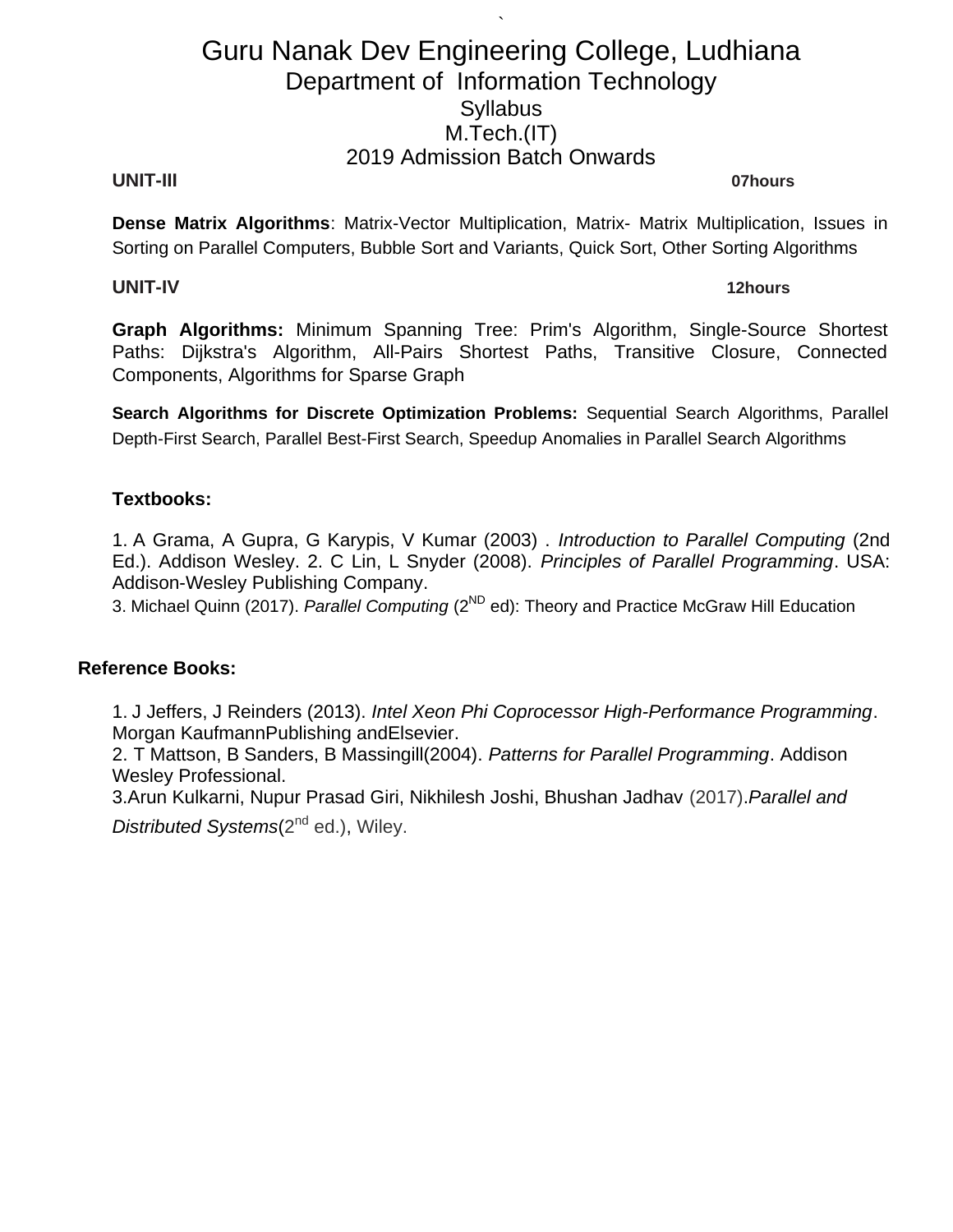# Guru Nanak Dev Engineering College, Ludhiana Department of Information Technology **Syllabus** M.Tech.(IT) 2019 Admission Batch Onwards **Subject Code: MIT-118 Subject Name: Components and Applications of IoT**

`

| <b>Programme:</b> M.Tech.(IT)   | $ $ L:3 T:0 P:0 $\,$                                     |
|---------------------------------|----------------------------------------------------------|
| Semester: 2                     | <b>Teaching Hours: 36 Hours</b>                          |
| <b>Theory/Practical: Theory</b> | Credits: 3                                               |
| <b>Internal Marks: 50</b>       | Percentage of Numerical/Design/Programming Problems: 40% |
| <b>External Marks: 100</b>      | <b>Duration of End Semester Exam(ESE): 3 Hours</b>       |
| Total Marks: 150                | <b>Course Status: Elective</b>                           |

**Prerequisites:** Fundamentals of Computer Networks, Wireless Sensor Network, Communication and Internet Technology, Web Technology, Information Security

#### **Additional Material Allowed in ESE:** Nil

**On completion of the course the student will have the ability to:**

| CO# | <b>Course Outcomes</b>                                                        |
|-----|-------------------------------------------------------------------------------|
| 1.  | Analyze IoT applications, services and business process designs with          |
|     | minimum complexities.                                                         |
| 2.  | Examine and conceptualize the concepts of SOAP, REST, HTTP RESTful            |
|     | and WebSockets.                                                               |
| 3.  | Quantify Sensors, Participatory Sensing, RFIDs, and Wireless Sensor Networks. |
| 4.  | Comprehend the advanced concepts in IoT Privacy, Security and                 |
|     | <b>Vulnerabilities Solutions.</b>                                             |
| 5.  | Implement the IoT concepts while learning the various case studies.           |

### **Detailed Contents:**

#### **UNIT-I 12hours**

**Design Principles for Connected Devices:** Introduction,Communication Technologies, Data Enrichment, Data Consolidation and Device Management at Gateway, Ease of Designing and Affordability.

**Design Principles for Web Connectivity:**Introduction, Web Communication Protocols for Connected Devices, Message Communication Protocols for Connected Devices, Web Connectivity for Connected-Devices Network using Gateway, SOAP, REST, HTTP RESTful and Web Sockets.

**UNIT-II 08hours Sensors, Participatory Sensing, RFIDs, and Wireless Sensor Networks:**Introduction, Sensor Technology, Participatory Sensing, Industrial IoT and Automotive IoT, Actuator, Sensor Data Communication Protocols, Radio Frequency Identification Technology, Wireless Sensor Networks Technology.

#### **UNIT-III 08hours**

**IoT Privacy, Security and Vulnerabilities Solutions:** Introduction, Vulnerabilities, Security Requirements and Threat Analysis, Use Cases and Misuse Cases, IoT Security Tomography and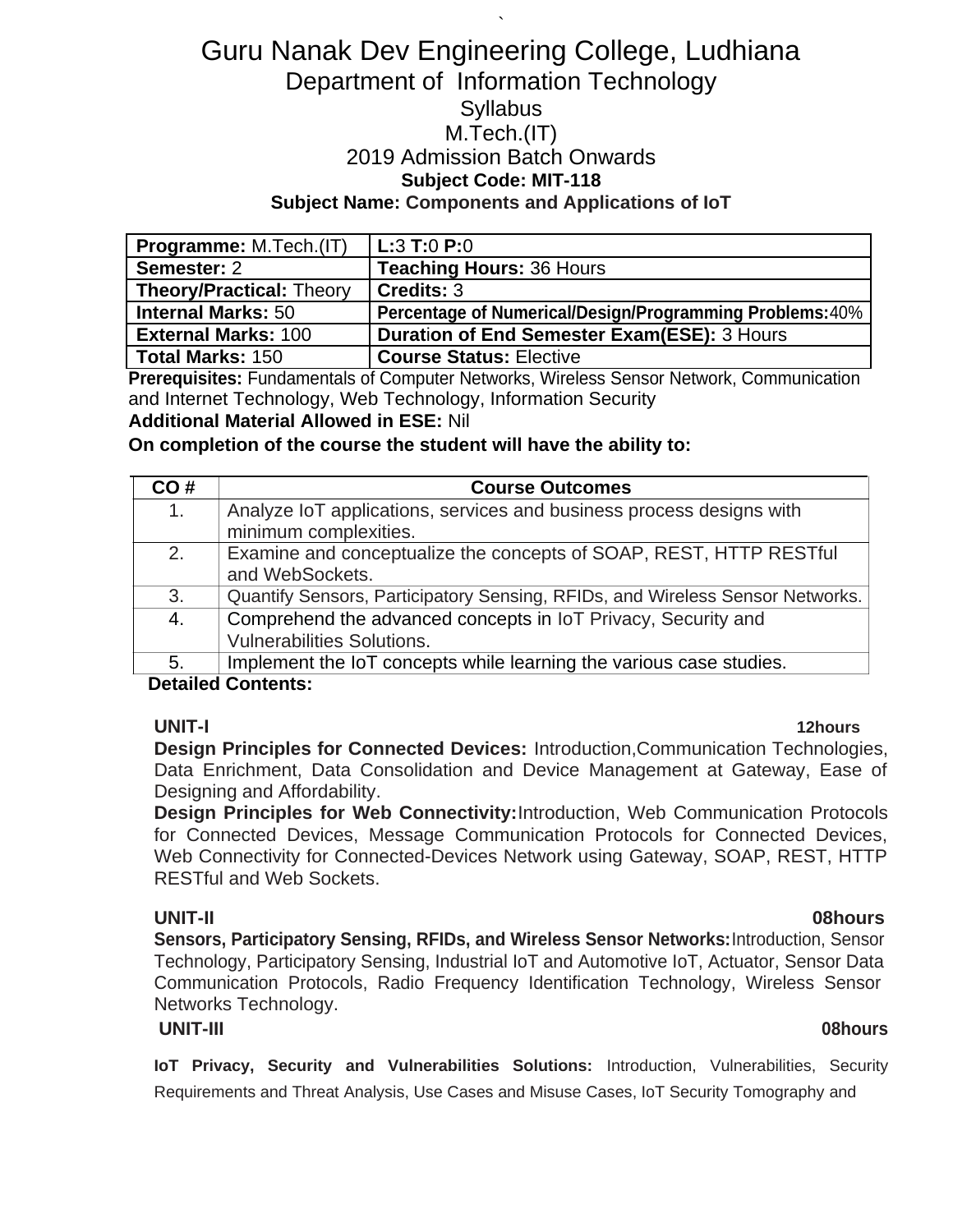# Guru Nanak Dev Engineering College, Ludhiana Department of Information Technology **Syllabus** M.Tech.(IT)

`

## 2019 Admission Batch Onwards

Layered Attacker Model, Identity Management and Establishment, Access Control and Secure Message Communication, Security Models, Profiles and Protocols for IoT .

### **UNIT-IV 08hours**

**IoT Case Studies:** Introduction, Design Layers, Design Complexity and Designing using Cloud PaaS, IoT/IIot applications in the premises, Supply-Chain and Customer Monitoring, Connected Car and its applications with services, IoT applications for smart homes, cities, environment monitoring and agriculture, Case study: Smart City Streetlights Control and Monitoring.

## **Text Books:**

- 1. CunoPfister, "Getting started with the Internet of Things", O'Reilly Media, 2011.
- 2. ArshdeepBahga and Vijay Madisetti, "Internet of Things A Hands-on approach", University press, 2015.
- 3. Francis daCosta, "Rethinking the Internet of Things: A Scalable approach of connecting everything", Apress Publications, 2013.

### **Reference Books:**

- 1. M. Richardson and S. Wallace, "*Getting started with Raspberry Pi*", O'Reilly (SPD), 2014.
- 2. R.L. Krutz and R.D. Vines, "*Cloud Security: A Comprehensive Guide to Secure Cloud Computing*", Wiley-India, 2010.

## **E-Books and online learning material**

1. IoT Design Principles by George Cora and David Mohr[. https://www.slideshare.net/ardexateam/iot-design-principles-79806278](https://www.slideshare.net/ardexateam/iot-design-principles-79806278) Accessed on Dec. 09, 2019 2. Designing the Internet of Things by Adrian McEwen and Hakim Cassimally. https://madsg.com/wp-content/uploads/2015/12/Designing\_the\_Internet\_of\_Things.pdf

Accessed on Dec. 15, 2019

## **Online Courses and Video Lectures**

1.<https://www.futurice.com/blog/7-design-principles-for-iot> Accessed on Dec.10, 2019

2.<https://www.seebo.com/iot-design/> and accessed on Dec. 14, 2019

3. [https://www.kdnuggets.com/2017/01/internet-of-things-tutorial-chapter-2-wsn-rfid](https://www.kdnuggets.com/2017/01/internet-of-things-tutorial-chapter-2-wsn-rfid-forerunners.html)forerunners.html **Accessed on Dec. 13, 2019**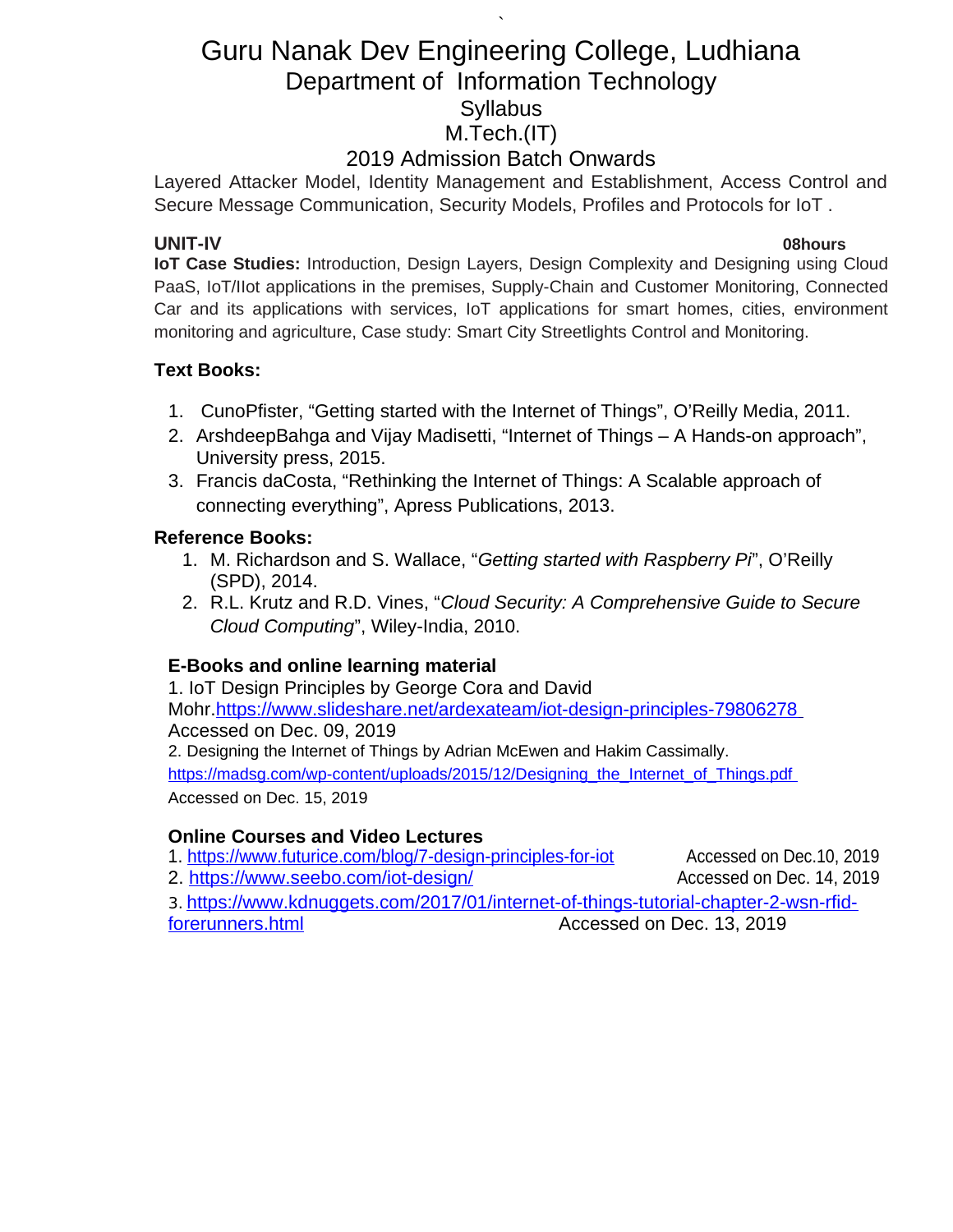## ` Guru Nanak Dev Engineering College, Ludhiana Department of Information Technology **Syllabus** M.Tech.(IT) 2019 Admission Batch Onwards **Subject Code: MAC-102 Subject Name: Pedagogy Studies**

| <b>Programme:</b> M. Tech. (IT) | L:2T:0 P:0                                               |
|---------------------------------|----------------------------------------------------------|
| Semester:2                      | <b>Teaching Hours: 24 Hours</b>                          |
| <b>Theory/Practical: Theory</b> | Credits:0                                                |
| <b>Internal Marks: 50</b>       | Percentage of Numerical/Design/Programming Problems: Nil |
| <b>External Marks: NIL</b>      | <b>Duration of End Semester Exam(ESE): NIL</b>           |
| Total Marks:50                  | <b>Course Status: Audit Course</b>                       |

**On completion of the course the student will have the ability to:**

| CO# | <b>Course Outcomes</b>                                                    |
|-----|---------------------------------------------------------------------------|
| 1.  | Analyze the pedagogical practices being used by teachers in formal        |
|     | and informal classrooms in developing countries.                          |
| 2.  | Examine the effectiveness of the pedagogical practices                    |
| 3.  | Reckon out the methods how teachers can use various pedagogical practices |
|     | for effective classroom teaching.                                         |
| 4.  | Ability to design Research problems                                       |
| .5. | Explore the various barriers for learning                                 |
|     |                                                                           |

### **Detailed Contents:**

**UNIT-I 8 hours Introduction andMethodology:**Aims and rationale, Policy background, Conceptual framework and terminology**,** Theories of learning, Curriculum, Teacher education, Research questions, Overview of methodology and Searching**,** Thematic cover view: Pedagogical practices being used by teachers informal and informal classrooms in developing countries.

**UNIT-II 08hours Pedagogical practices:** Methodology for the in depth stage: quality assessment of included studies, How can teacher education (curriculum and practicum) and the school curriculum and guidance materials best support effective pedagogy,Theory of change, Strength and nature of the body of evidence for effective pedagogical practices, Pedagogic theory and pedagogicalapproaches,Teachers'attitudesandbeliefsandPedagogicstrategies.

#### **UNIT-III 04hours**

**Professional Development:** Alignment with classroom practices and follow-up support, Peer support, Support from the head teacher and the community, Curriculum and assessment, Barriers to Learning: limited resources and large class sizes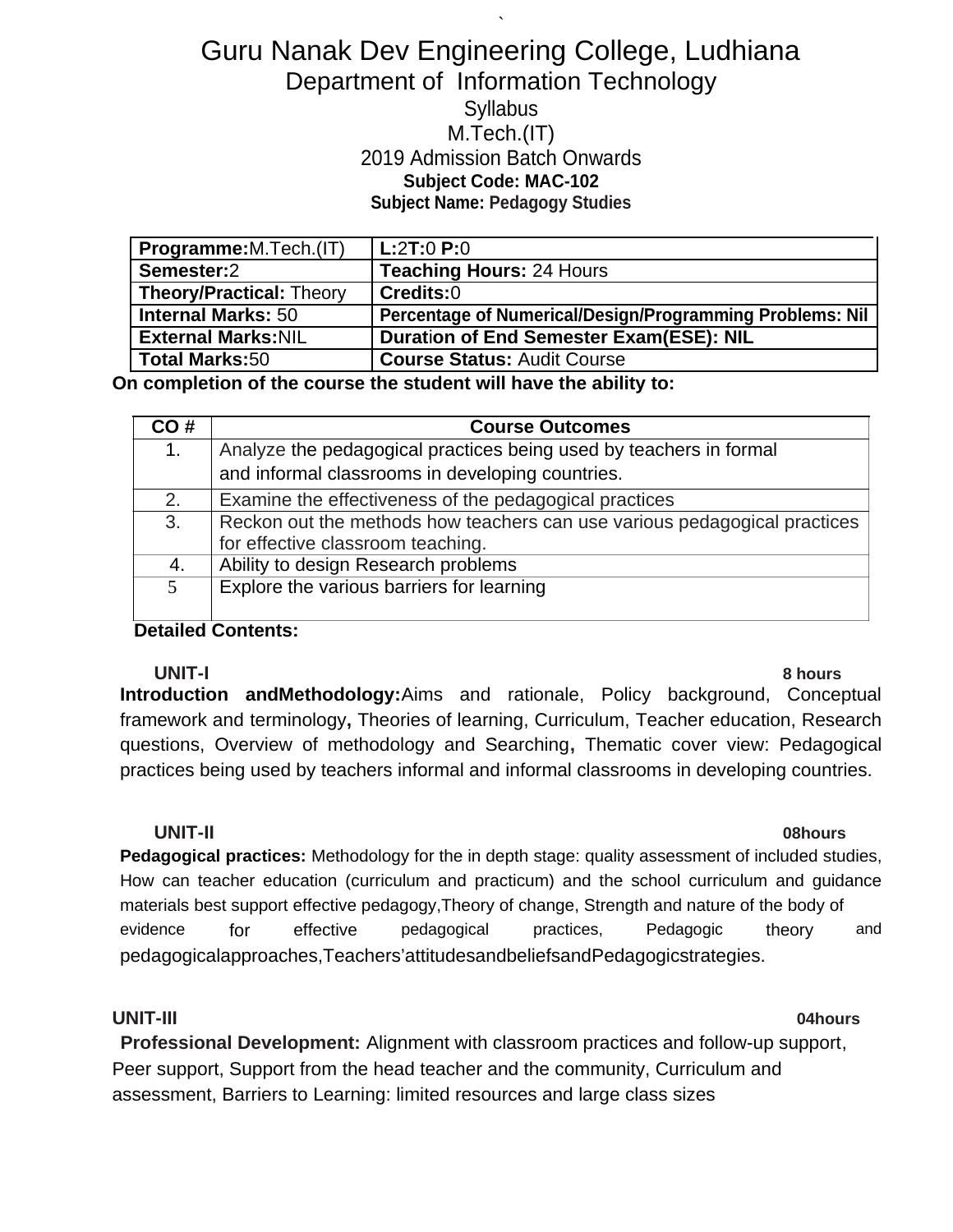`

#### **UNIT-IV 04 hours**

**Research gaps and future directions:** Research design, Contexts, Pedagogy, Teacher education, Curriculum and assessment and Dissemination and research impact.

#### **Text Books:**

- 1. Abraham Silberschatz, S. Sudarshan, Henry F. Korth, "Database System Concepts", 6th Edition, Tata McGraw - Hill Education, 2011.
- 2. Shamkant B. Navathe, RamezElmasri, "Fundamentals of Database Systems", 6th Edition, Addison Wesley Pub Co Inc, 2010.
- 3. Connolly, "Specifications of Database Systems : A Practical Approach to Design, Implementation and Management", 4th Edition, Pearson India, 2008.

#### **Reference Books:**

- 1. AkyeampongK,LussierK,PryorJ,WestbrookJ(2013)Improving teaching and learning of basic mathsandreadinginAfrica:Doesteacherpreparationcount? InternationalJournalEducational Development, 33 (3):272–282.
- 2. AlexanderRJ(2001)Cultureandpedagogy:Internationalcomparisonsinprimaryeducation. Oxford and Boston: Blackwell.
- 3. ChavanM(2003)ReadIndia:Amassscale,rapid,'learningtoread'campaign.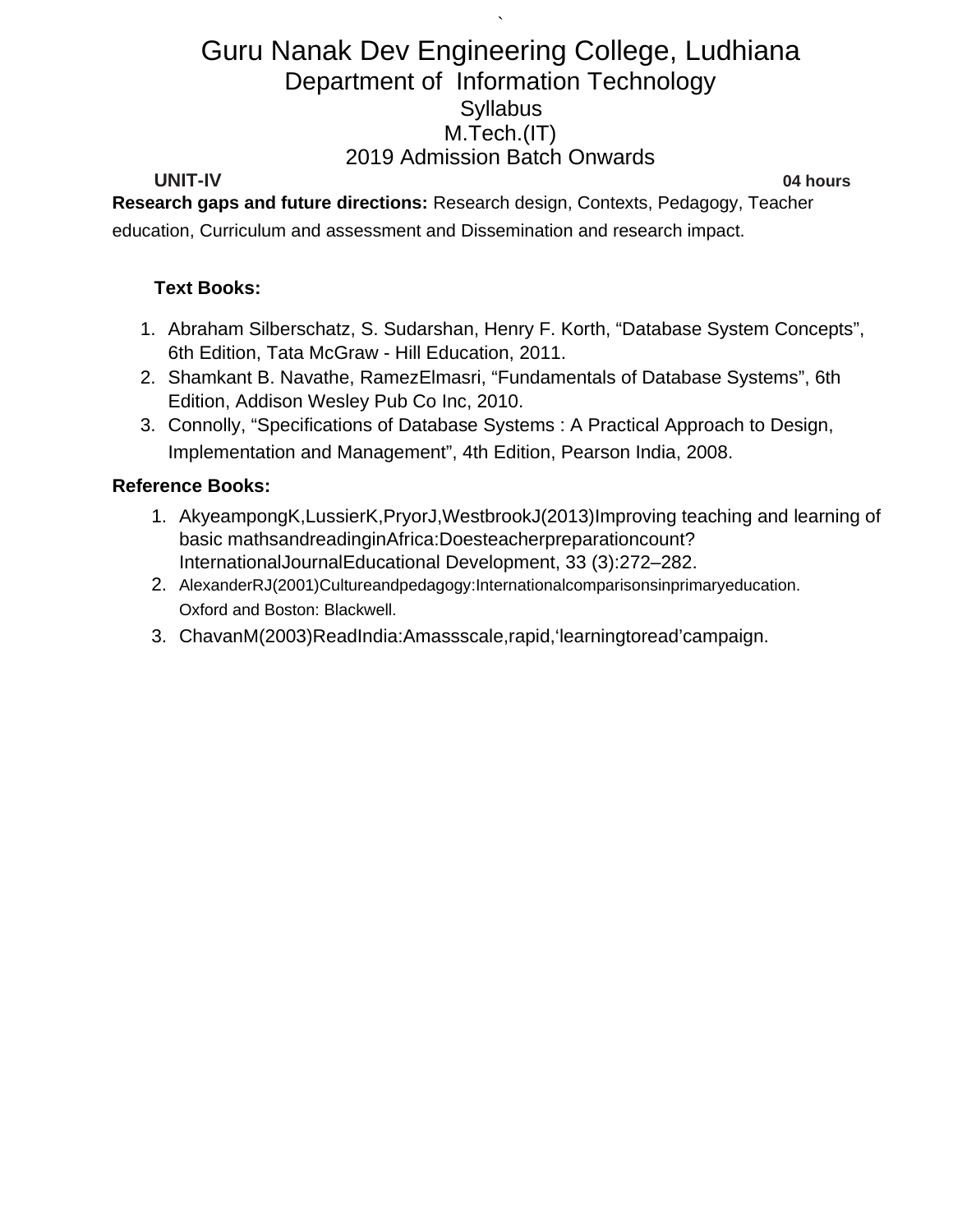## ` Guru Nanak Dev Engineering College, Ludhiana Department of Information Technology **Syllabus** M.Tech.(IT) 2019 Admission Batch Onwards **Subject Code: LMIT-109 Subject Name: Digital Forensics Laboratory**

| <b>Programme: M.Tech.(IT)</b>   | $L:0$ T:0 P:2                                           |
|---------------------------------|---------------------------------------------------------|
| Semester: 2                     | <b>Teaching Hours: 24 Hours</b>                         |
| <b>Theory/Practical: Theory</b> | Credits:1                                               |
| <b>Internal Marks: 50</b>       | Percentage of Numerical/Design/Programming Problems:60% |
| <b>External Marks: 50</b>       | <b>Duration of End Semester Exam(ESE): 3hours</b>       |
| <b>Total Marks: 100</b>         | <b>Course Status: Core</b>                              |

**Prerequisites:** Data mining, cyber laws, e-discovery tools

**Additional Material Allowed in ESE:**

**On completion of the course the student will have the ability to:**

| CO# | <b>Course Outcomes</b>                                                              |
|-----|-------------------------------------------------------------------------------------|
| 1.  | Understanding the cyber forensic investigation by creating investigative reports.   |
| 2.  | Create various methods for carrying out computer forensic practices                 |
| 3.  | Employ various computer tools to investigate cyber-crime scene                      |
| 4.  | Analysis and understanding the real case studies and examining the digital evidence |
| 5.  | Investigate the cases and generate the results for validation.                      |

### **Detailed Contents:**

**Practical 1:** Download and installation of SANS SWIFT Workstation, a collection of forensic

tool and Kali Linux

**Practical 2:** Understand Hashing using (hash-identifier, md5sum)

**Practical 3:** Volatile data gathering from a Linux/Unix systemusing LIME

**Practical 4:** Forensic Imaging of Drives for Linux/Unix System using dd/dcfldd

**Practical 5:** Windows volatile data acquisition using Helix

**Practical 6:** Windows memory analysis using volatility

**Practical 7:** Windows Registry Analysis using Windows Registry Analysis

**Practical 8:** Forensic Imaging of Drives using FTK imager

**Links for practical demonstration**

<https://digital-forensics.sans.org/community/download-sift-kit/3.0>

<https://www.kali.org/downloads/>

<https://github.com/504ensicsLabs/LiME>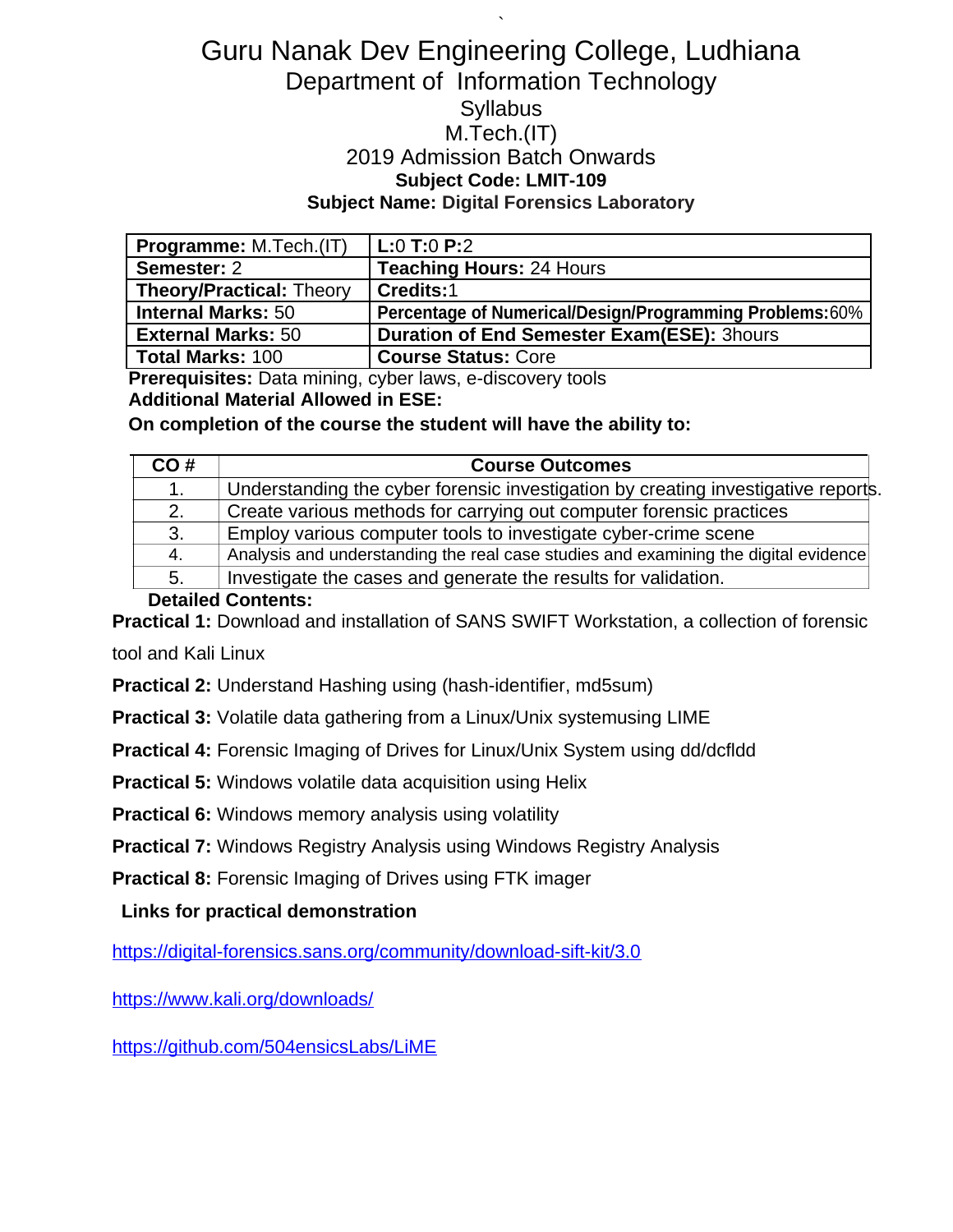# Guru Nanak Dev Engineering College, Ludhiana Department of Information Technology **Syllabus** M.Tech.(IT) 2019 Admission Batch Onwards **Subject Code: LMIT-110 Subject Name: Advanced Data Structures Laboratory**

`

| <b>Programme: M.Tech.(IT)</b>      | L:T: 0 P: 2                                               |
|------------------------------------|-----------------------------------------------------------|
| Semester: 2                        | <b>Teaching Hours: 24 Hours</b>                           |
| <b>Theory/Practical: Practical</b> | Credits: 01                                               |
| <b>Internal Marks: 50</b>          | Percentage of Numerical/Design/Programming Problems: 100% |
| <b>External Marks: 50</b>          | Duration of End Semester Exam (ESE):03 Hours              |
| <b>Total Marks: 100</b>            | <b>Course Status: Core</b>                                |

| CO# | <b>Course Outcomes</b>                                                                                 |
|-----|--------------------------------------------------------------------------------------------------------|
| 1.  | Select appropriate data structures to reckon out the ADT/libraries and use it                          |
|     | to design algorithms for a specific problem.                                                           |
| 2.  | Explore the necessary mathematical abstraction to solve problems.                                      |
| 3.  | Familiarize students with advanced paradigms and data structure used to solve<br>algorithmic problems. |
| 4.  | Develop algorithm for various hashing techniques.                                                      |
| 5.  | Quaternary structural analysis.                                                                        |

#### **LIST OF EXPERIMENTS**

- 1. Write a program to insert, delete and traverse elements in sorted singly linked list.
- 2. Write a program to insert, delete and traverse elements in sorted doubly linked list.
- 3. Write a program to implement static hashing using linear probing as overflow technique.
- 4. Write a program to implement static hashing using chaining as overflow technique.
- 5. Write a program to implement Directory based dynamic hashing technique.
- 6. Write a program to implement Directoryless dynamic hashing technique.
- 7. Write a program to insertion and updation in skip lists.
- 8. Write a program to implement Boyer-Moore algorithm for String matching
- 9. Write a program to implement Binary Search tree.
- 10.Write a program to implement AVL tree.
- 11.Write a program to implement B tree.
- 12.Write a program to implement Splay tree
- 13.Write a program to implement Digital search tree.
- 14.Write a program to implement Binary heap structure.
- 15.Write a program to implement Leftist heaps.
- 16.Write a program to implement Boyer-Moore algorithm for String matching.
- 17.Write a program to implement Knuth-Morris-Pratt algorithm for String matching.
- 18.Write a program to compress text using Huffman coding algorithm.
- 19.Write a program to implement Tries to perform pattern matching.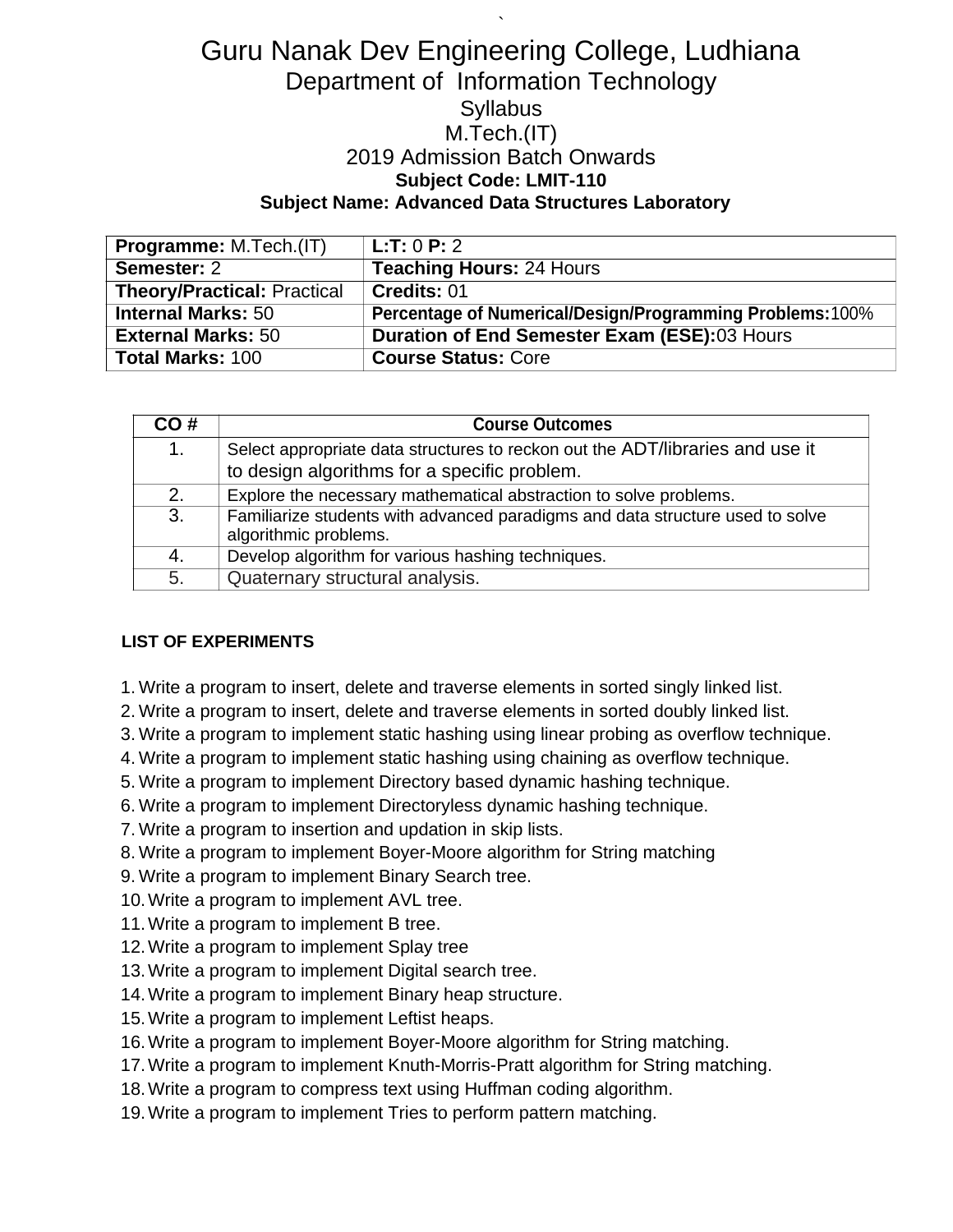Guru Nanak Dev Engineering College, Ludhiana Department of Information Technology Syllabus M.Tech.(IT) 2019 Admission Batch Onwards 20.Write a program to construct priority search tress.

 $\hat{\mathbf{v}}$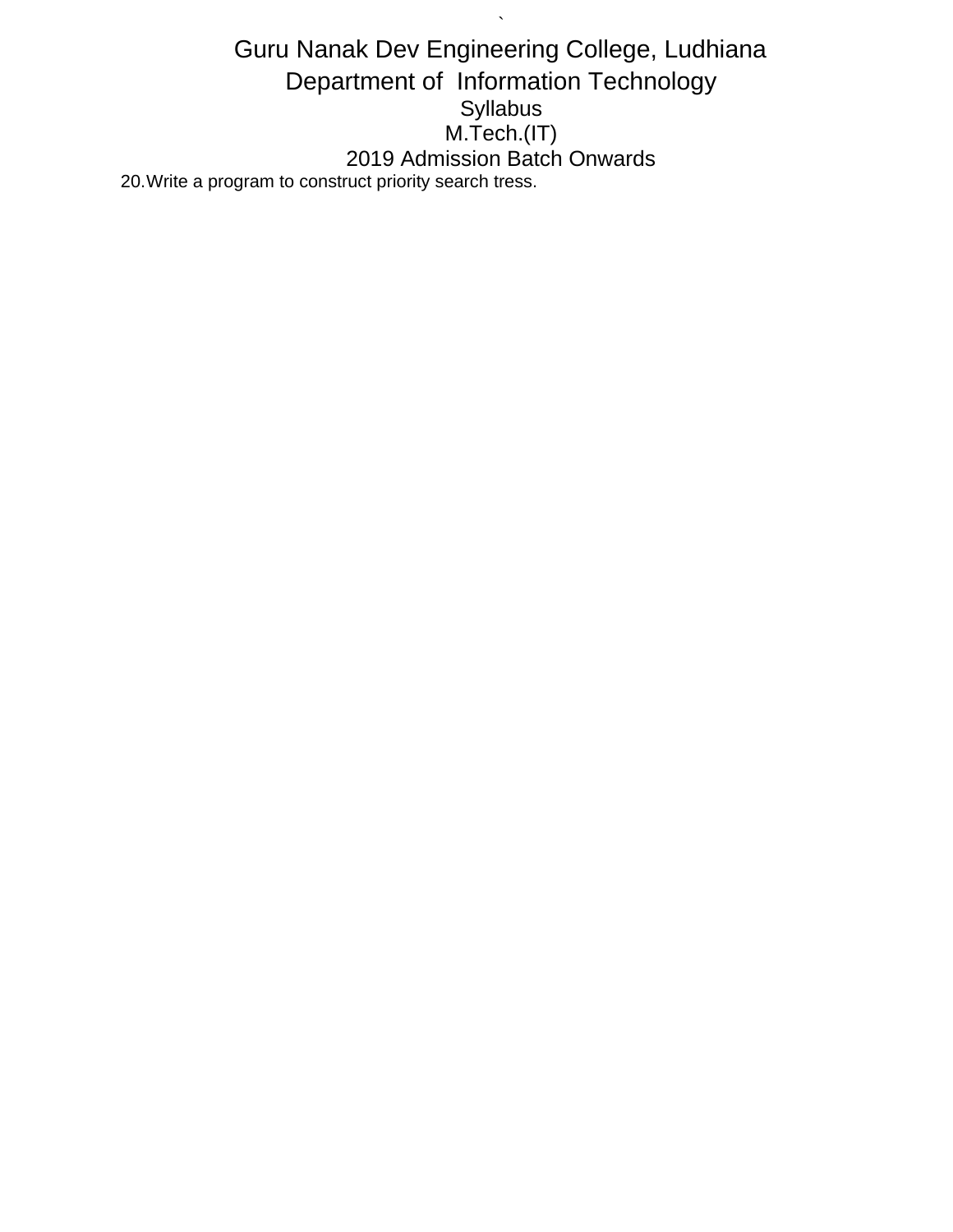# Guru Nanak Dev Engineering College, Ludhiana Department of Information Technology **Syllabus** M.Tech.(IT) 2019 Admission Batch Onwards **Subject Code: LMIT-113 Subject Name: Advanced Bioinformatics Laboratory**

`

| <b>Programme: M.Tech.(IT)</b>      | $L:0$ T:0 P:2                                            |
|------------------------------------|----------------------------------------------------------|
| Semester: 2                        | <b>Teaching Hours: 24 Hours</b>                          |
| <b>Theory/Practical: Practical</b> | Credits: 1                                               |
| <b>Internal Marks: 50</b>          | Percentage of Numerical/Design/Programming Problems:100% |
| <b>External Marks: 50</b>          | <b>Duration of End Semester Exam(ESE): 3 Hours</b>       |
| <b>Total Marks: 100</b>            | <b>Course Status: Elective</b>                           |

**Prerequisites:** Fundamentals of Computer Networks and Wireless Sensor Networks, **Additional Material Allowed in ESE:** Nil

#### **On completion of the course the student will have the ability to:**

| CO# | <b>Course Outcomes</b>                                                         |
|-----|--------------------------------------------------------------------------------|
| 1.  | Analysis of protein sequence from protein database.                            |
| 2.  | Analysis of Primary, Secondary and Tertiary Structure of Protein.              |
| 3.  | Implementation of Pair-wise and Multiple Sequence Alignment by using ClustalW. |
| 4.  | Phylogenetic analysis by using web tool.                                       |
| 5.  | Quaternary structural analysis.                                                |

#### **Detailed Contents:**

- 1. Analysis of protein sequence from protein database.
- 2. Primary structure analysis of protein.
- 3. Secondary structure analysis of protein.
- 4. Tertiary structure analysis of protein.
- 5. Pair-wise sequence alignment by using ClustalW.
- 6. Multiple sequence alignment by using ClustalW.
- 7. Phylogenetic analysis by using web tool.
- 8. Quaternary structural analysis.

#### **Text Books:**

- *1.* Rastogi, S.C., Mendiratta, N., Rastogi, P. (2018). *Bioinformatics: Methods and Applications - Genomics, Proteomics and Drug Discovery (4<sup>th</sup> ed.). India: PHI Learning.*
- *2.* Antao, T. (2015). *Bioinformatics with Python Cookbook* (2nd ed.)*.* Birmingham, UK: PACKT Publishing.
- 3. Ghosh, Z. and Mallick, B. (2013). *Bioinformatics: Principles and Applications* (4<sup>th</sup> ed.). UK: Oxford University Press.

#### **Reference Books:**

- 1. Bergeron, B. (2017). *Bioinformatics Computing* (4<sup>th</sup> ed.). India: Prentice Hall Inc.
- 2. Ignacimuthu, S. (2013). *Basic Bioinformatics* (3rd ed.). India, New Delhi: Narosa Publishing House Pvt. Ltd.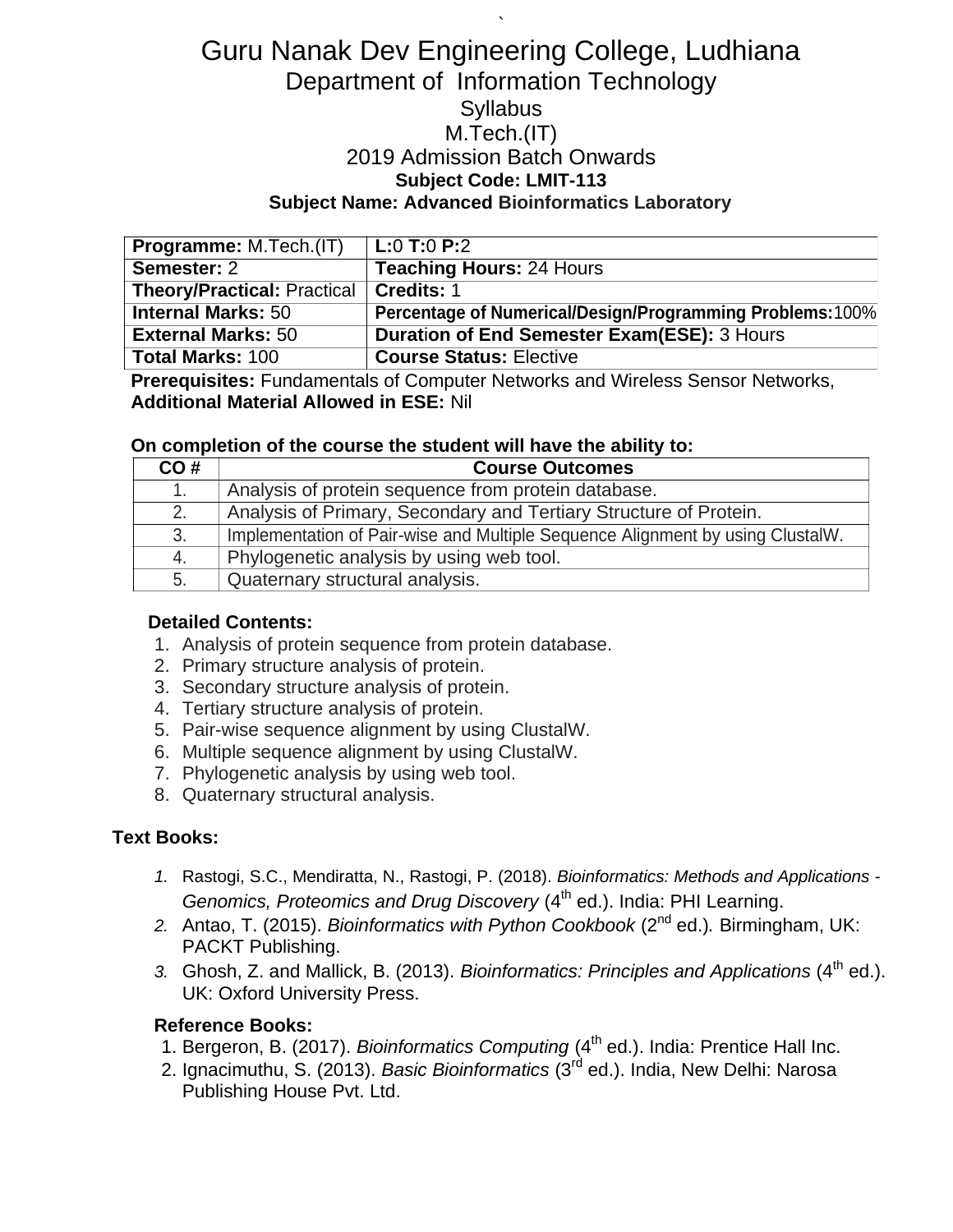# Guru Nanak Dev Engineering College, Ludhiana Department of Information Technology **Syllabus** M.Tech.(IT) 2019 Admission Batch Onwards **E-Books and online learning material**

`

1. An Introduction to Bioinformatics Algorithms by Neil C. Jones and Pavel A. Pevzne[rhttp://www.cs.ukzn.ac.za/~hughm/bio/docs/IntroToBioinfAlgorithms.pdf](http://www.cs.ukzn.ac.za/~hughm/bio/docs/IntroToBioinfAlgorithms.pdf) Accessed on Dec. 09, 2019

2. Protein Structure Prediction by Sitao Wu and Yang Zhang

[https://zhanglab.ccmb.med.umich.edu/papers/2009\\_8.pdfA](https://zhanglab.ccmb.med.umich.edu/papers/2009_8.pdf)ccessed on Dec.10, 2019

## **Online Courses and Video Lectures**

1. [http://bix.ucsd.edu/bioalgorithms/presentations/Ch08\\_GraphsDNAseq.pdf](http://bix.ucsd.edu/bioalgorithms/presentations/Ch08_GraphsDNAseq.pdf) Accessed on Dec.10, 2019

2.<https://www.ncbi.nlm.nih.gov/pmc/articles/PMC5187414/> Accessed on Dec. 14, 2019

3[.https://zhanglab.ccmb.med.umich.edu/papers/2010\\_2.pdfA](https://zhanglab.ccmb.med.umich.edu/papers/2010_2.pdf)ccessed on Dec. 13, 2019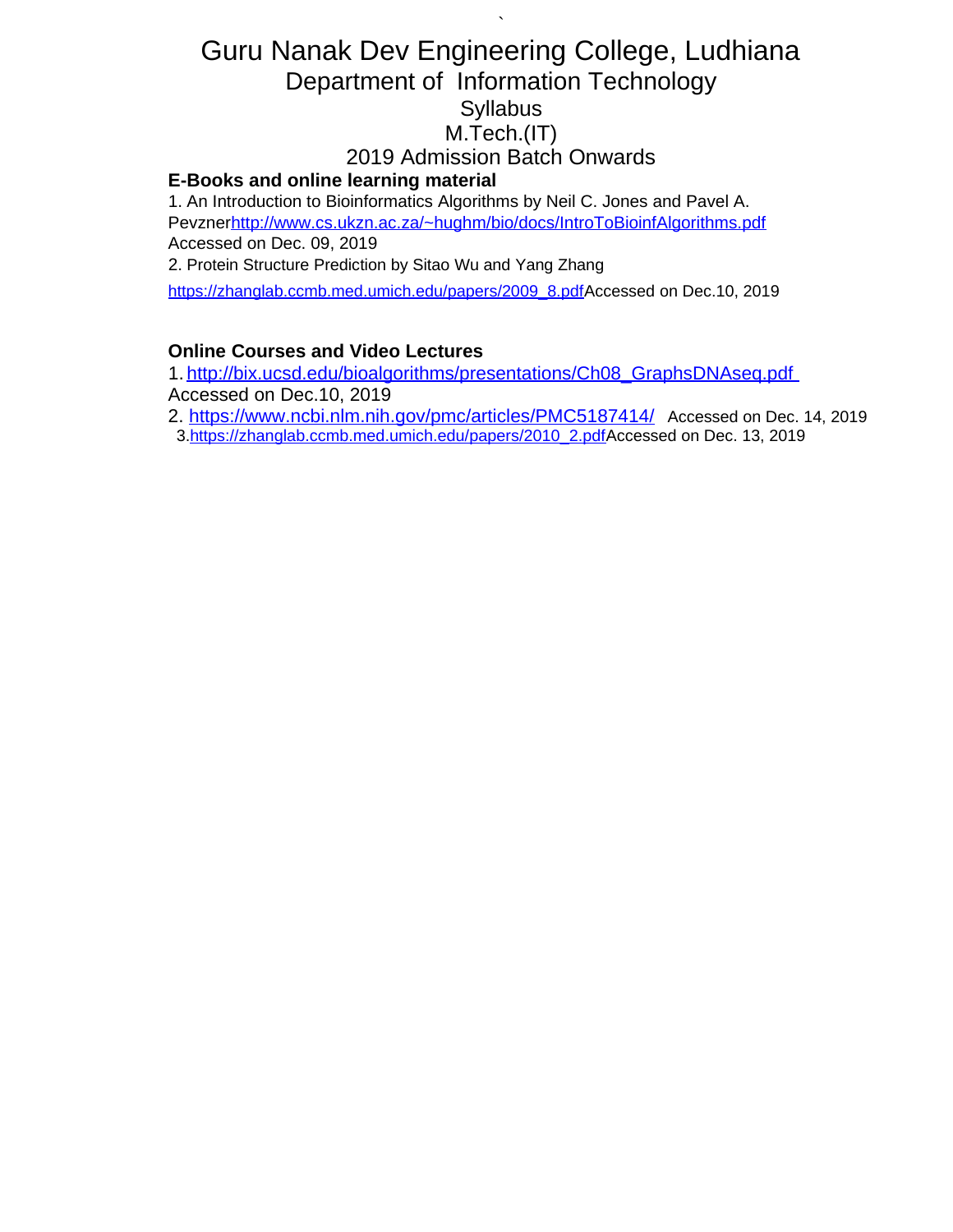# Guru Nanak Dev Engineering College, Ludhiana Department of Information Technology

`

# **Syllabus**

## M.Tech.(IT)

## 2019 Admission Batch Onwards

## **Subject Code: LMIT-114**

### **Subject Name: Data Analytics Laboratory**

| <b>Programme: M.Tech.(IT)</b>            | $L:0$ T:0 P:2                                            |
|------------------------------------------|----------------------------------------------------------|
| Semester: 2                              | <b>Teaching Hours: 24 Hours</b>                          |
| Theory/Practical: Practical   Credits: 1 |                                                          |
| <b>Internal Marks: 50</b>                | Percentage of Numerical/Design/Programming Problems:100% |
| <b>External Marks: 50</b>                | <b>Duration of End Semester Exam(ESE): 3 Hours</b>       |
| <b>Total Marks: 100</b>                  | <b>Course Status: Elective</b>                           |

**Prerequisites:** Data Mining, Machine Learning, Programming skills in C/C++, Java, Soft Computing.

**Additional Material Allowed in ESE:** Scientific Calculator

### **On completion of the course the student will have the ability to:**

| CO# | <b>Course Outcomes</b>                                                                                           |
|-----|------------------------------------------------------------------------------------------------------------------|
| 1.  | Gather sufficient relevant data, conduct data analytics using scientific                                         |
|     | methods, and make appropriate and powerful connections between<br>quantitative analysis and real-world problems. |
| 2.  | Demonstrate a sophisticated understanding of the concepts and methods; know                                      |
|     |                                                                                                                  |
|     | the exact scopes and possible limitations of each method; and show capability of                                 |
|     | using data analytics skills to provide constructive guidance in decision making.                                 |
| 3.  | Use advanced techniques to conduct thorough and insightful analysis, and                                         |
|     | interpret the results correctly with detailed and useful information.                                            |
| 4.  | Show substantial understanding of the real problems; conduct deep data                                           |
|     | analytics using correct methods; and draw reasonable conclusions with                                            |
|     | sufficient explanation and elaboration.                                                                          |
| 5.  | Write an insightful and well-organized report for a real-world case study,                                       |
|     | including thoughtful and convincing details.                                                                     |

### **Detailed Contents:**

- 1. Downloading and Installing R and R Studio.
- 2. Installation of relevant R packages.
- 3. Exploratory data analysis in R.
- 4. Data Manipulation in R
- 5. Perform correlation analysis in R.
- 6. Demonstrate Analysis of variance using R.
- 7. Implement Chi-Square Test in R.
- 8. Demonstrate T-test.
- 9. Predictive Modelling using R.
- 10.Descriptive Analysis using R.
- 11.Demonstrate Regression Analysis.
- 12.Project: Sentiment Analysis using R.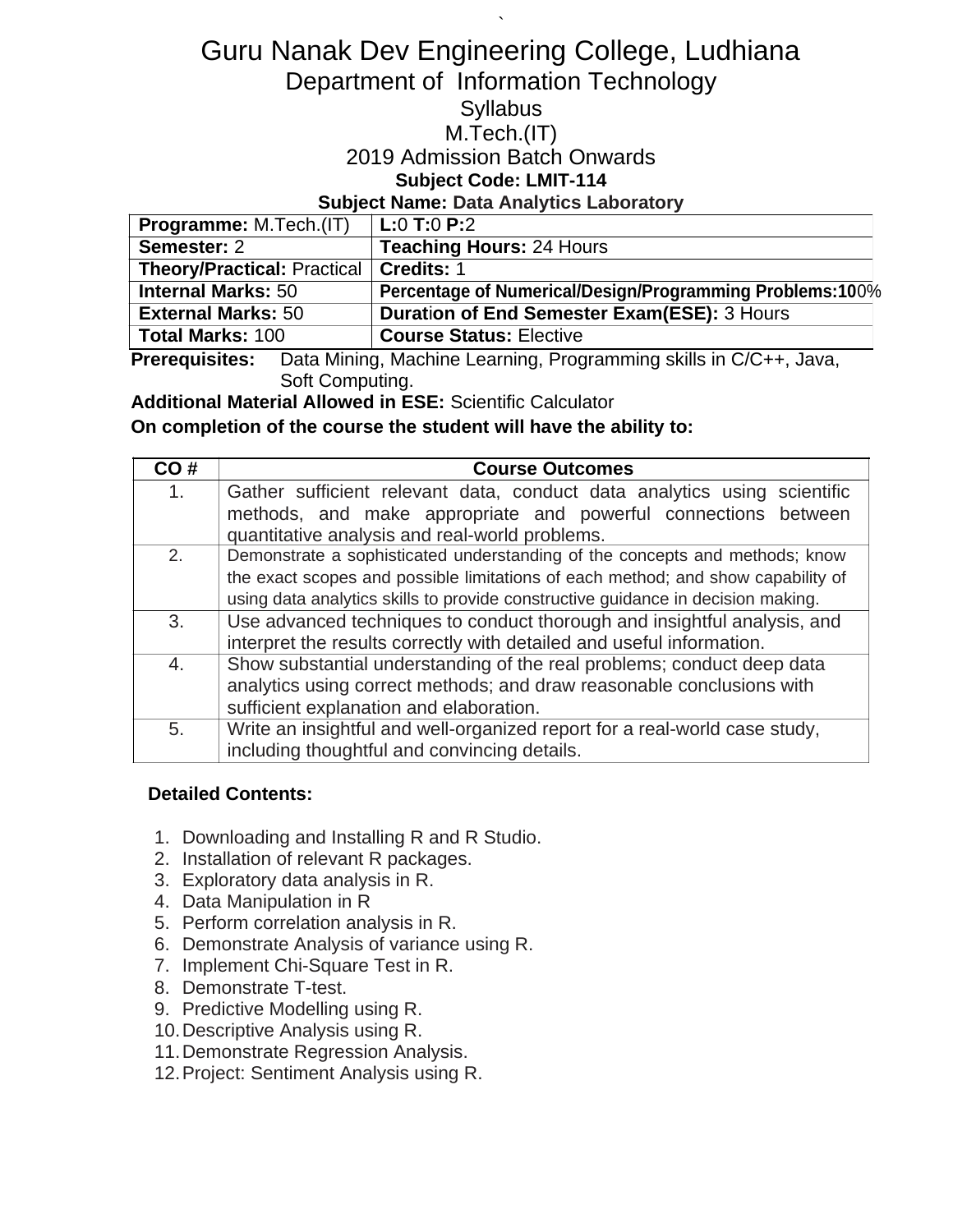`

- 4. Seweryn Spalek, "Data Analytics in Project Management", 6th Edition, CRC Press Taylor and Francis Group, 2019.
- 5. G. James, D. Witten, T Hastie, and R. Tibshirani, "An Introduction to Statistical Learning: with Applications in R", Springer, 2013.
- 6. Mark Gardener, "*Beginning R: The Statistical Programming Language*", Wiley, 2013.
- 7. Nina Zumel and John Mount, "Practical Data Science with R", Manning.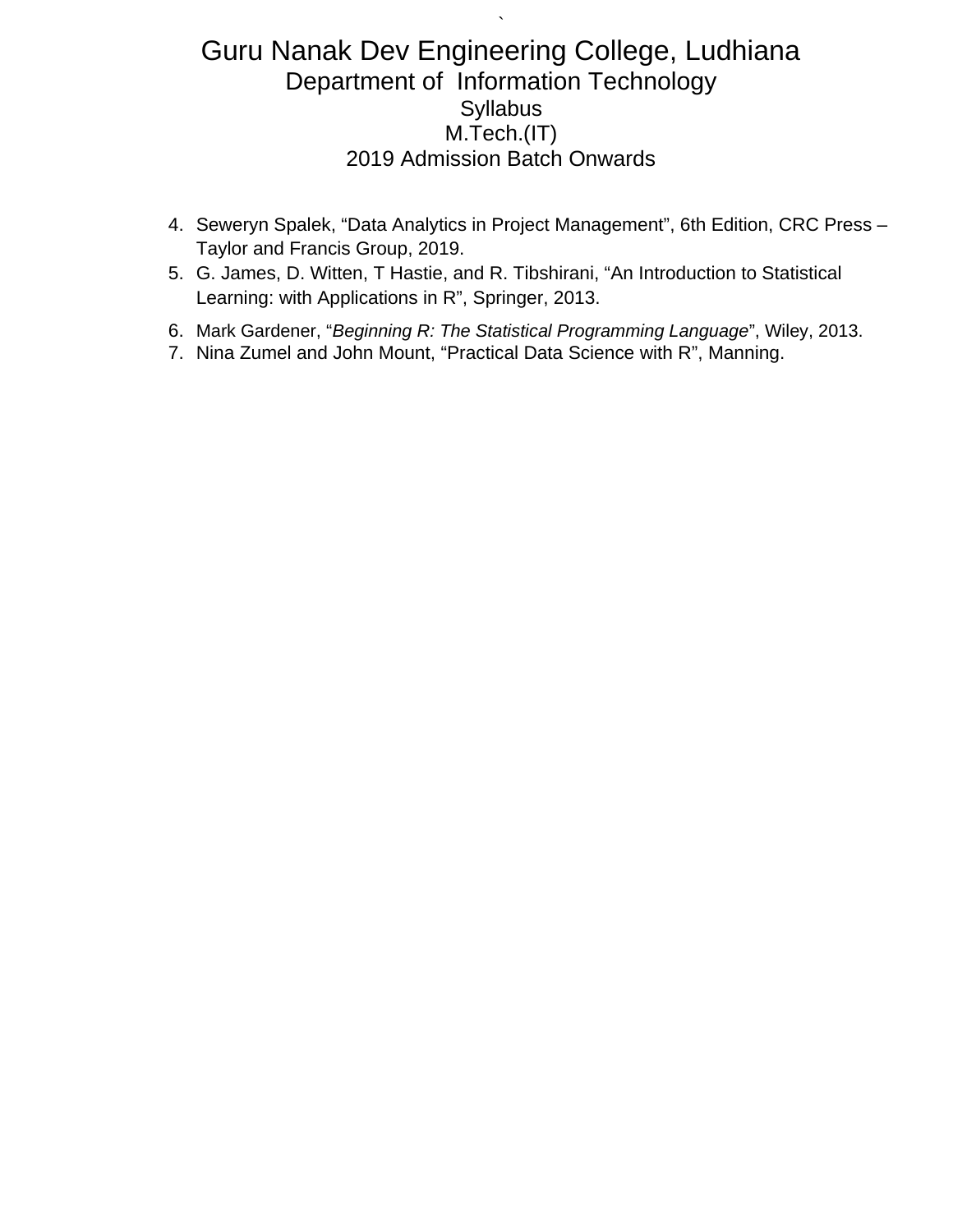# Guru Nanak Dev Engineering College, Ludhiana Department of Information Technology **Syllabus** M.Tech.(IT) 2019 Admission Batch Onwards **Subject Code: LMIT-116 Subject Name: Machine Learning – II Laboratory**

`

| <b>Programme:</b> M. Tech. (I. T.) | L:0 T:0 P:2                                                     |
|------------------------------------|-----------------------------------------------------------------|
| Semester: 2                        | <b>Teaching Hours: 24 Hours</b>                                 |
| <b>Theory/Practical: Practical</b> | Credits: 1                                                      |
| <b>Internal Marks: 50</b>          | <b>Percentage of Numerical/Design/Programming Problems: 70%</b> |
| <b>External Marks: 50</b>          | Duration of End Semester Exam(ESE):03 Hours                     |
| <b>Total Marks: 100</b>            | <b>Course Status: Elective</b>                                  |

**Prerequisites:** Programming in Python, Data Mining or Machine Learning or Data Science **Additional Material Allowed in ESE:** Scientific Calculator

#### **On completion of the course the student will have the ability to:**

| CO# | <b>Course Outcomes</b>                                                           |
|-----|----------------------------------------------------------------------------------|
| 1.  | Familiar with tensorflow and colab for implementing Machine Learning Algorithms. |
| 2.  | Evaluate the Machine Learning Model using Decision Tree                          |
| 3.  | Implementing and Visualizing Machine Learning Model using Neural Networks        |
| 4.  | Design genetic algorithm for the specific problem.                               |
| 5.  | Apply the appropriate Machine Learning Model for the problem under consideration |

#### **Detailed Contents:**

- 1. Overview of Tensorflow.
- 2. Get Started with Google Colab.
- 3. Machine Learning Model using MNIST Dataset. This involves training and testing data.
- 4. Build Neural Network with Tensorflow in Colab.
- 5. Utilizing Neural Network Playground to visualizing Machine Learning Algorithms.
- 6. Classification and Regression Tree (CART) as Decision Tree Classifier.
- 7. To test CART and calculate the Accuracy/Precision.
- 8. Implementing Genetic Algorithm for the specific Optimization Problem.
- 9. Implementing Hybrid Genetic Algorithm for the specific Optimization Problem.

**Project:**Student will develop the individual projects that include building the Machine Learning Model addressing the issues faced in different areas.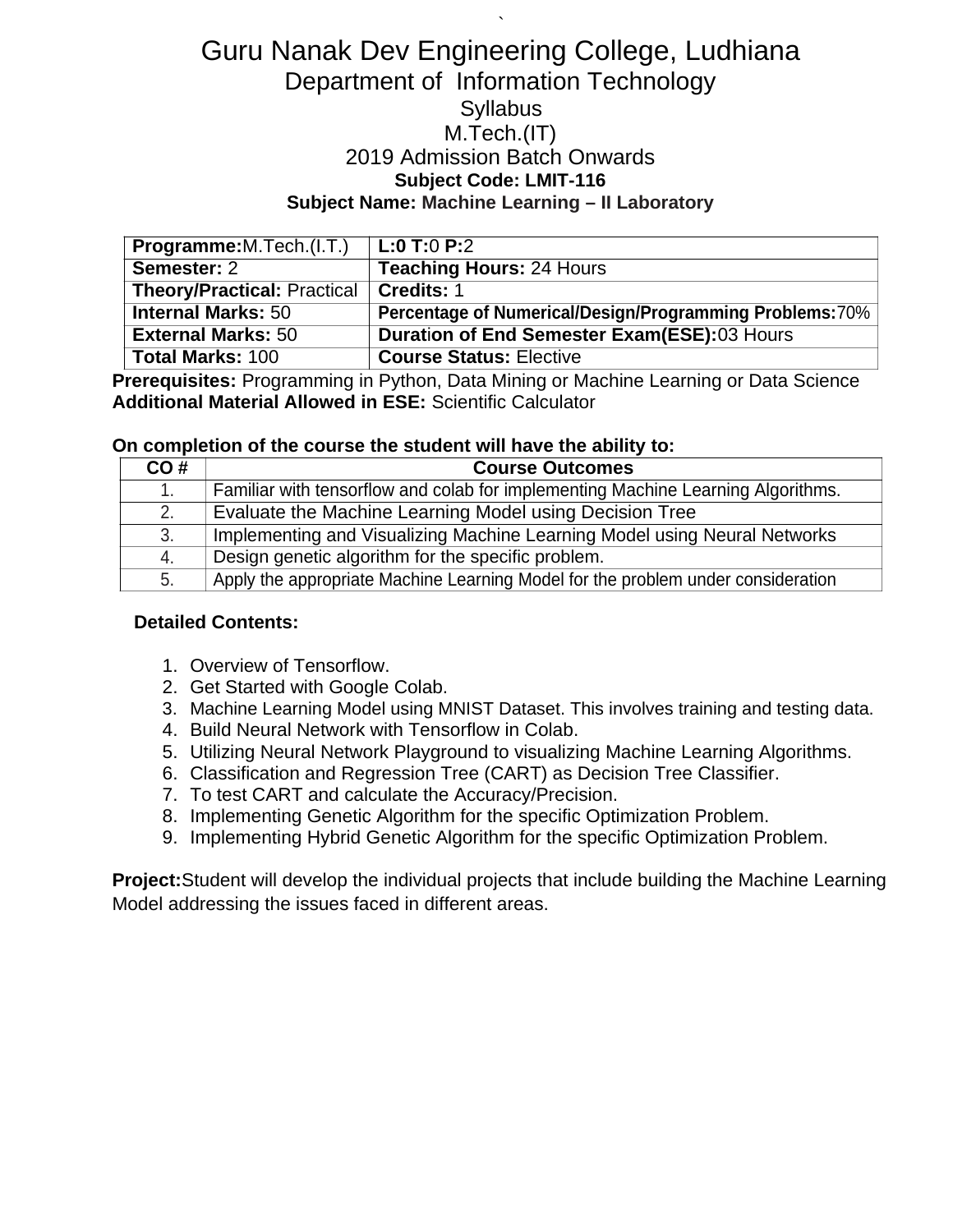## Guru Nanak Dev Engineering College, Ludhiana Department of Information Technology **Syllabus** M.Tech.(IT) 2019 Admission Batch Onwards **Subject Code: LMIT-117 Subject Name: Parallel and Distributed Computing Laboratory.**

`

| <b>Programme: M.Tech.(IT)</b>   | L:0T:0P:2                                                 |
|---------------------------------|-----------------------------------------------------------|
| Semester:2                      | <b>Teaching Hours:24 Hours</b>                            |
| <b>Theory/Practical: Theory</b> | Credits:01                                                |
| <b>Internal Marks: 50</b>       | Percentage of Numerical/Design/Programming Problems: 100% |
| <b>External Marks: 50</b>       | Duration of End Semester Exam (ESE):03 Hours              |
| <b>Total Marks: 100</b>         | <b>Course Status: Elective</b>                            |

**Prerequisites:** Good programming skills

### **PARALLEL AND DISTRIBUTED COMPUTING Laboratory**

With the help of CUDA programming using parallel and distributed programming techniques implement algorithms for

#### Searching and Sorting

Matrix operations: Matrix-Vector Multiplication, Matrix-Matrix Multiplication

Graph algorithms: Minimum Spanning Tree, Single-Source Shortest Paths

Search Algorithms for Discrete Optimization Problems: Sequential Search Algorithms,

Parallel Depth-First Search, Parallel Best-First Search

**Mini project: Students are required to apply parallel programming using CUDA for improving algorithms related to:**

Fast Video Transcoding

Video Enhancement

Oil and Natural Resource Exploration

Medical Imaging

Computational Sciences

Neural Networks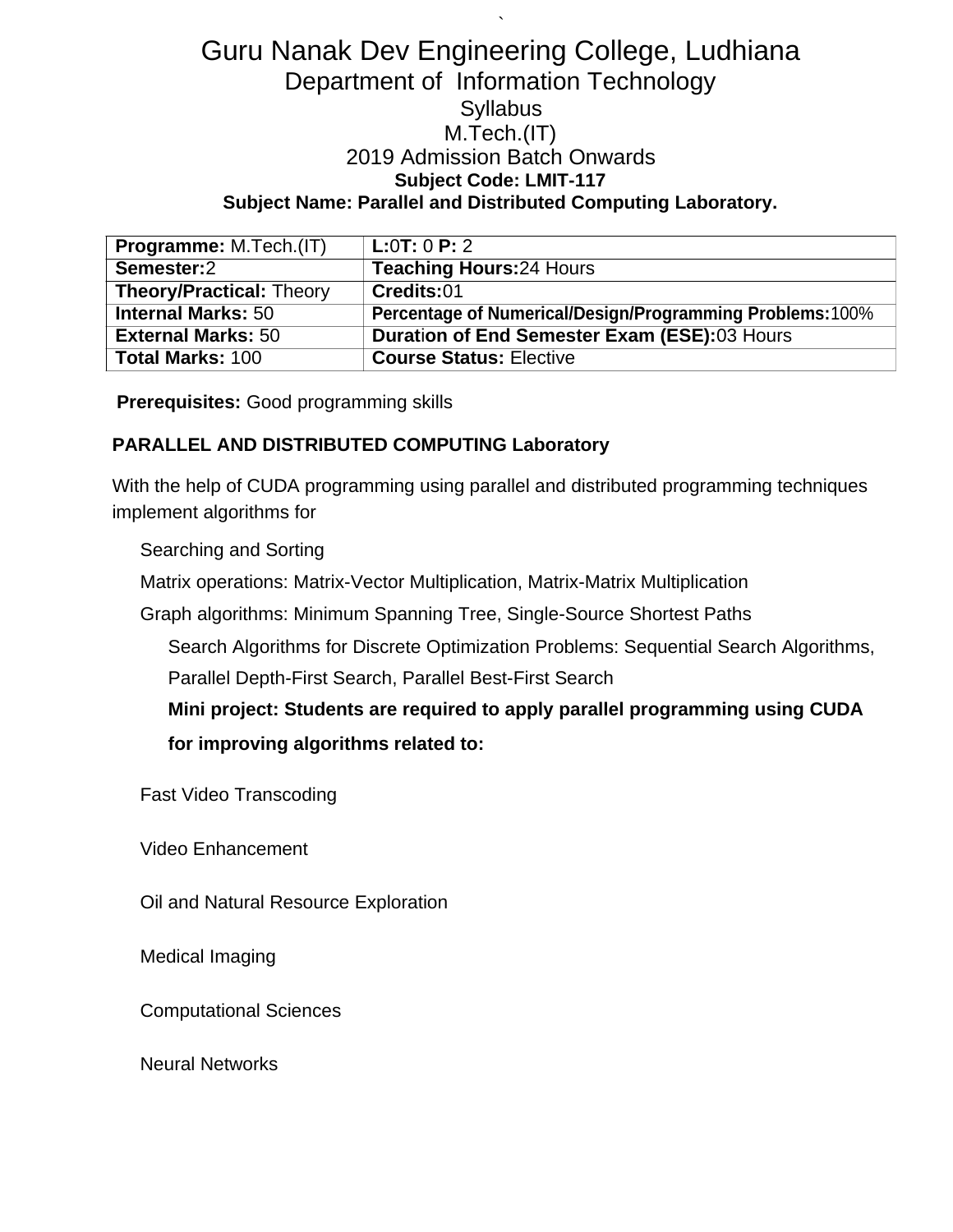# Guru Nanak Dev Engineering College, Ludhiana Department of Information Technology **Syllabus** M.Tech.(IT) 2019 Admission Batch Onwards **Subject Code: LMIT-118 Subject Name: Components and Applications of IoT Laboratory**

`

| <b>Programme: M.Tech.(IT)</b>            | $L:0$ T:0 P:2                                             |
|------------------------------------------|-----------------------------------------------------------|
| Semester: 2                              | <b>Teaching Hours: 24 Hours</b>                           |
| Theory/Practical: Practical   Credits: 1 |                                                           |
| <b>Internal Marks: 50</b>                | Percentage of Numerical/Design/Programming Problems: 100% |
| <b>External Marks: 50</b>                | <b>Duration of End Semester Exam(ESE): 3 Hours</b>        |
| <b>Total Marks: 100</b>                  | <b>Course Status: Elective</b>                            |

**Prerequisites:** Fundamentals of Computer Networks, Wireless Sensor Network, Communication and Internet Technology, Web Technology, Information Security

**Additional Material Allowed in ESE:** Nil

**On completion of the course the student will have the ability to:**

| CO# | <b>Course Outcomes</b>                                                     |
|-----|----------------------------------------------------------------------------|
| 1.  | Implementation of Raspberry Pi using NOOBS to set up Raspberry Pi SD Card. |
| 2.  | Learn to connect Raspberry Pi to the Internet via the LAN Connector and    |
|     | USB WiFi dongle.                                                           |
| 3.  | Familiarity to connect Internet through proxy server.                      |
| 4.  | Connect remotely to the Raspberry Pi over the network using VNC and SSH.   |
| 5.  | Design and implement an IoT based project.                                 |

### **Detailed Contents:**

- 1. Connecting the Raspberry Pi using NOOBS to set up Raspberry Pi SD Card
- 2. Connect Raspberry Pi to the Internet via the LAN Connector
- 3. Configuring the network directly to the laptop or computer
- 4. Connect Raspberry Pi to the Internet via the USB WiFi dongle
- 5. Connecting to the Internet through proxy server
- 6. Connecting remotely to the Raspberry Pi over the network using VNC
- 7. Connecting remotely to the Raspberry Pi over the network using SSH (and X11 forwarding)
- 8. Sharing the home folder of the Raspberry Pi with SMB
- 9. Keeping the Raspberry Pi upto date
- 10.Minor Project:The students should build some IoT project(s).

## **Text Books:**

- 1.CunoPfister, "Getting started with the Internet of Things", O'Reilly Media, 2011.
- 2. ArshdeepBahga and Vijay Madisetti, "Internet of Things A Hands-on approach", University press, 2015.
- 3. Francis daCosta, "Rethinking the Internet of Things: A Scalable approach of connecting everything", Apress Publications, 2013.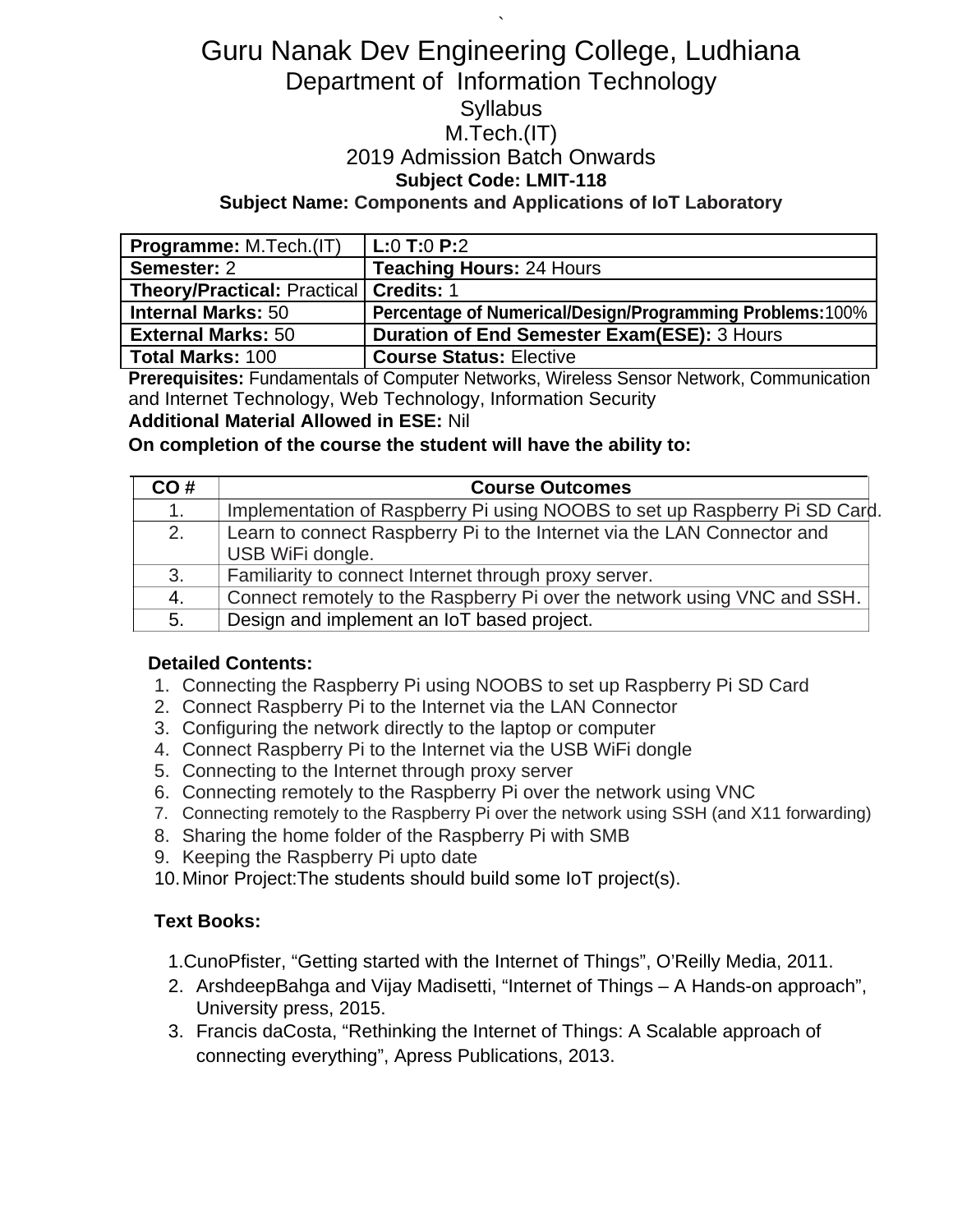`

### **Reference Books:**

- 1. M. Richardson and S. Wallace, "*Getting started with Raspberry Pi*", O'Reilly (SPD), 2014.
- 2. R.L. Krutz and R.D. Vines, "*Cloud Security: A Comprehensive Guide to Secure Cloud Computing*", Wiley-India, 2010.

## **E-Books and online learning material**

1. IoT Design Principles by George Cora and David Mohr[. https://www.slideshare.net/ardexateam/iot-design-principles-79806278](https://www.slideshare.net/ardexateam/iot-design-principles-79806278) Accessed on Dec. 09, 2019 2. Designing the Internet of Things by Adrian McEwen and Hakim Cassimally. https://madsg.com/wp-content/uploads/2015/12/Designing\_the\_Internet\_of\_Things.pdf Accessed on Dec. 15, 2019

## **Online Courses and Video Lectures**

1.<https://www.futurice.com/blog/7-design-principles-for-iot> Accessed on Dec.10, 2019 2.<https://www.seebo.com/iot-design/> Accessed on Dec. 14, 2019 3. [https://www.kdnuggets.com/2017/01/internet-of-things-tutorial-chapter-2-wsn-rfid-](https://www.kdnuggets.com/2017/01/internet-of-things-tutorial-chapter-2-wsn-rfid-forerunners.html)

forerunners.html Accessed on Dec. 13, 2019